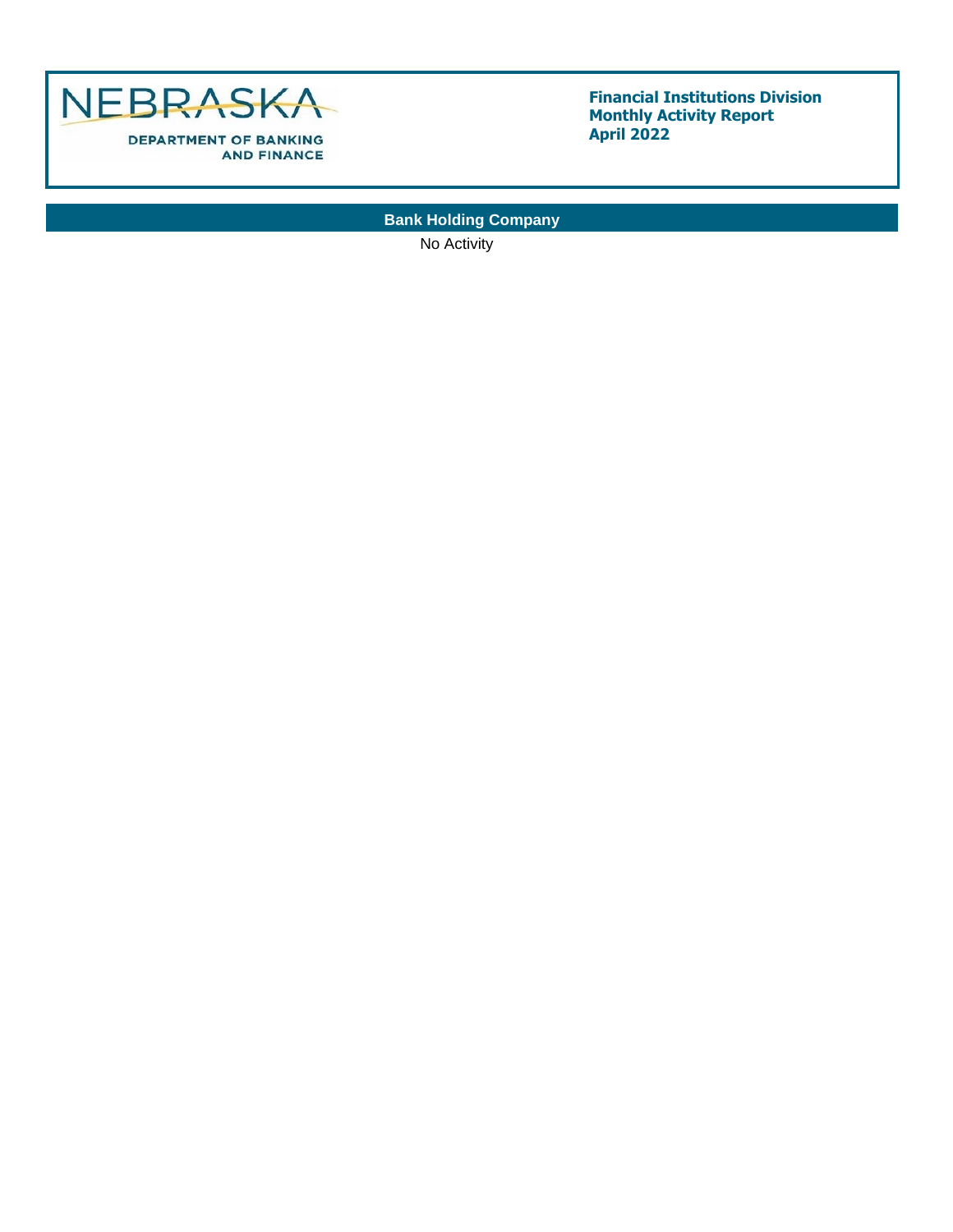

**State Chartered Credit Union**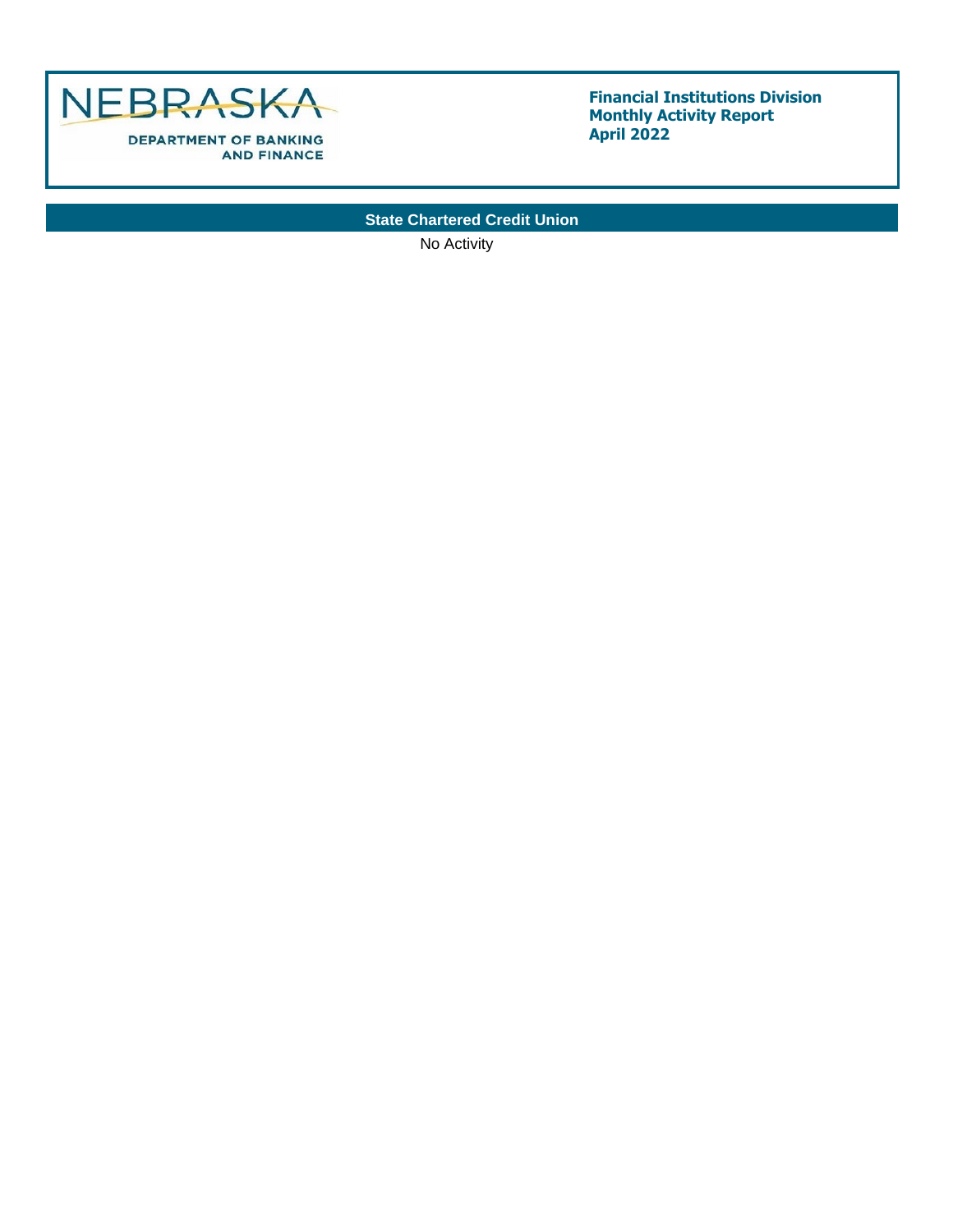

**Delayed Deposit Service**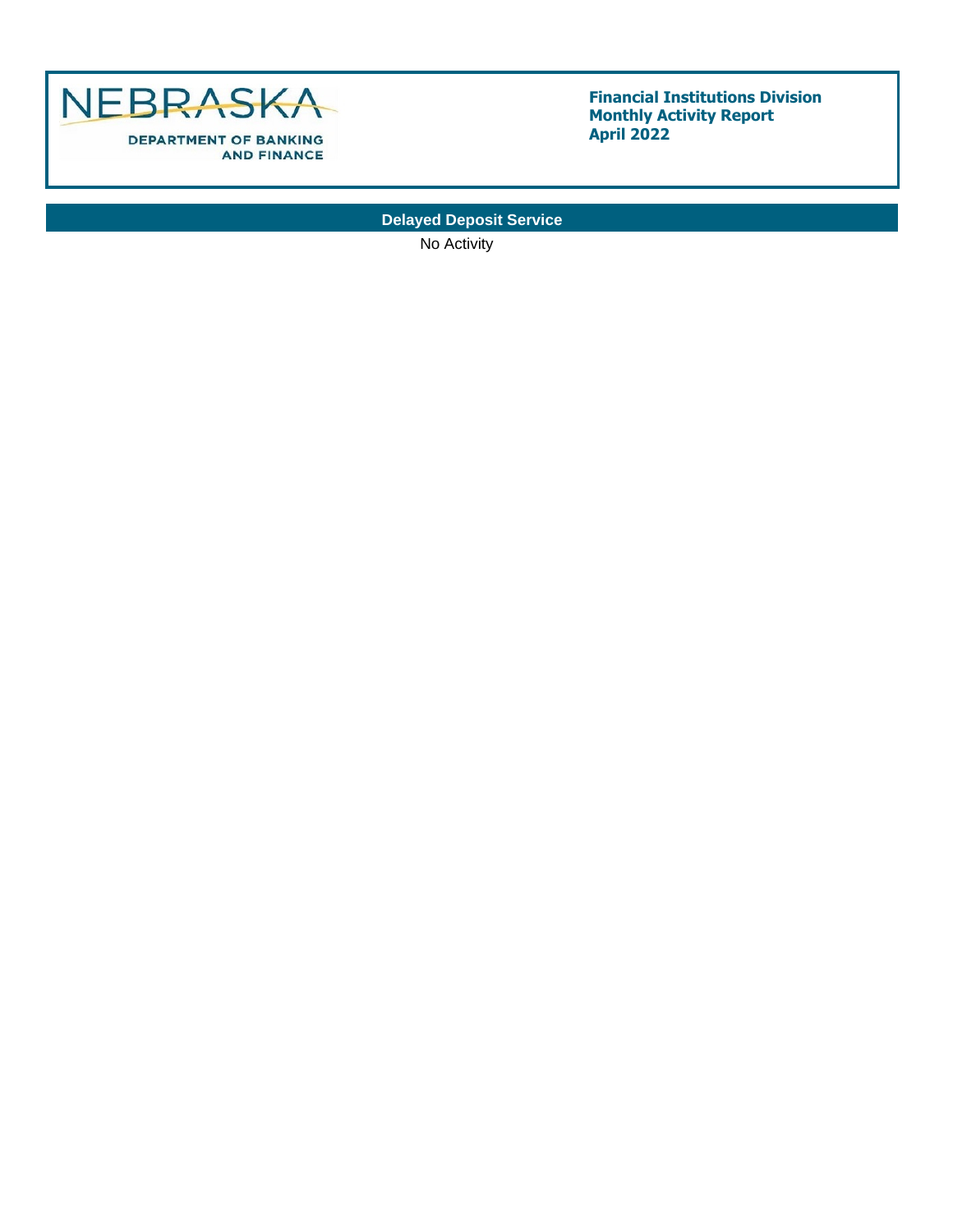

## **Financial Institutions Division Monthly Activity Report April 2022**

|                                                   | <b>Executive Officer's License</b>          |                                                                                              |  |  |  |  |
|---------------------------------------------------|---------------------------------------------|----------------------------------------------------------------------------------------------|--|--|--|--|
| <b>Class II Executive Officer's License (EOL)</b> |                                             |                                                                                              |  |  |  |  |
| Date                                              | <b>Action</b>                               | <b>Institution Name/Address</b>                                                              |  |  |  |  |
| 4/4/2022                                          | Approved<br>Jentrie Ann Maurer              | Sandhills State Bank<br>202 Clark Street<br>Bassett, NE 68714                                |  |  |  |  |
| 4/12/2022                                         | Approved<br><b>Gregory Gaston</b>           | <b>First Central Bank McCook</b><br>904 North Highway 83<br>McCook, NE 69001                 |  |  |  |  |
| 4/12/2022                                         | Approved<br>April J. Myers                  | Pinnacle Bank<br>1401 N Street<br>Lincoln, NE 68508                                          |  |  |  |  |
| 4/15/2022                                         | Approved<br>Anita Thiel                     | <b>Adams Bank &amp; Trust</b><br>315 N. Spruce Street, PO Box 720<br>Ogallala, NE 69153-0720 |  |  |  |  |
| 4/15/2022                                         | Approved<br><b>Curtis James</b><br>Carlson  | <b>Adams Bank &amp; Trust</b><br>315 N. Spruce Street, PO Box 720<br>Ogallala, NE 69153-0720 |  |  |  |  |
| 4/20/2022                                         | Approved<br>Christopher W.<br>Lauer         | Pinnacle Bank<br>1401 N Street<br>Lincoln, NE 68508                                          |  |  |  |  |
| 4/22/2022                                         | Approved<br>Diana M. Jordan                 | <b>Adams Bank &amp; Trust</b><br>315 N. Spruce Street, PO Box 720<br>Ogallala, NE 69153-0720 |  |  |  |  |
| 4/26/2022                                         | Approved<br>Kayla A. Janicek                | <b>FirsTier Bank</b><br>115 South Walnut<br>Kimball, NE 69145                                |  |  |  |  |
| 4/26/2022                                         | Approved<br><b>Matthew Lee</b><br>Mortensen | <b>FirsTier Bank</b><br>115 South Walnut<br>Kimball, NE 69145                                |  |  |  |  |
| 4/27/2022                                         | Approved<br>Vanessa T. Dericks              | Pinnacle Bank<br>1401 N Street<br>Lincoln, NE 68508                                          |  |  |  |  |
| 4/28/2022                                         | Approved<br>Kathy Struebing                 | <b>Clarkson Bank</b><br>243 Pine Street<br>Clarkson, NE 68629-0080                           |  |  |  |  |
|                                                   |                                             |                                                                                              |  |  |  |  |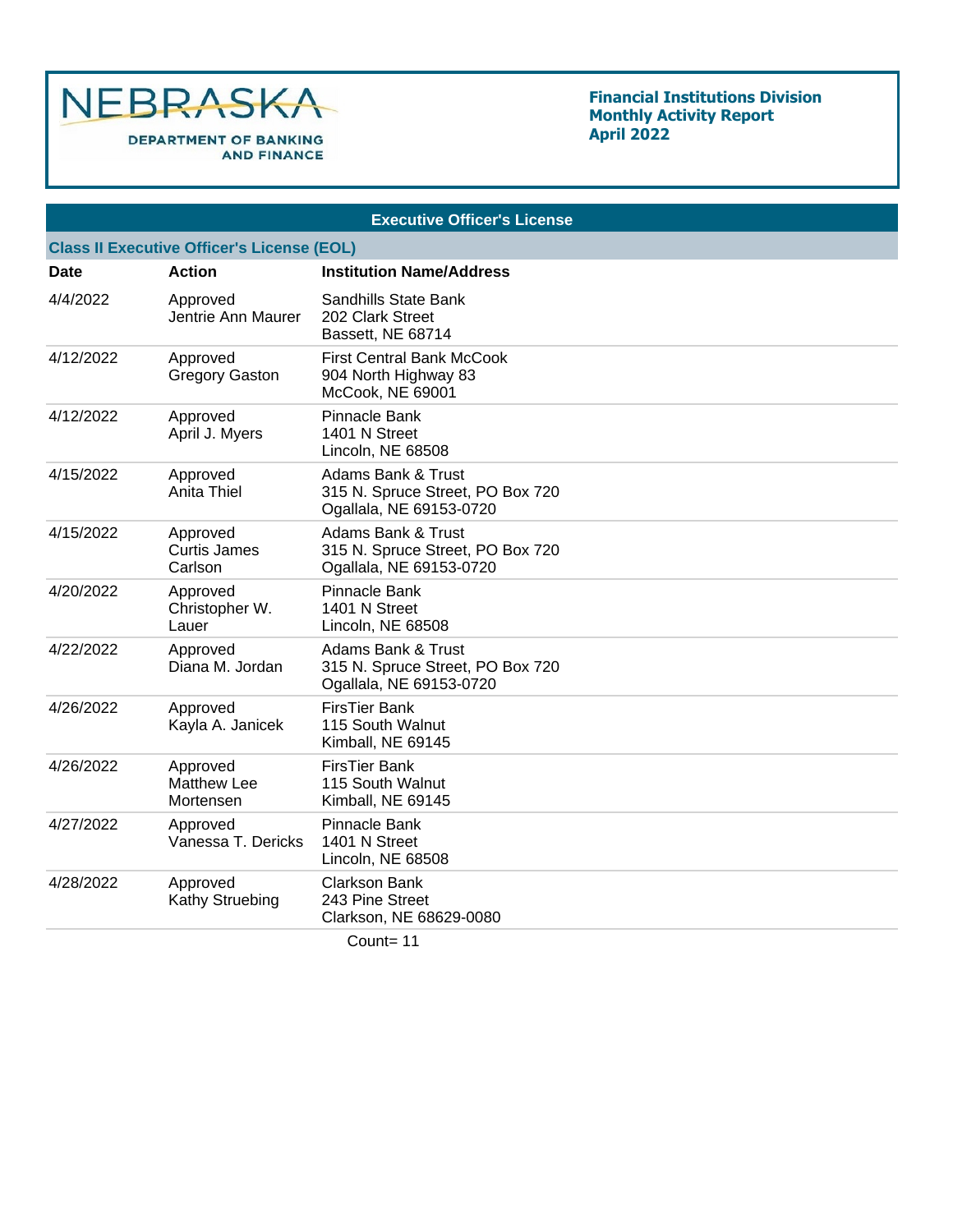

**Federal Savings Bank**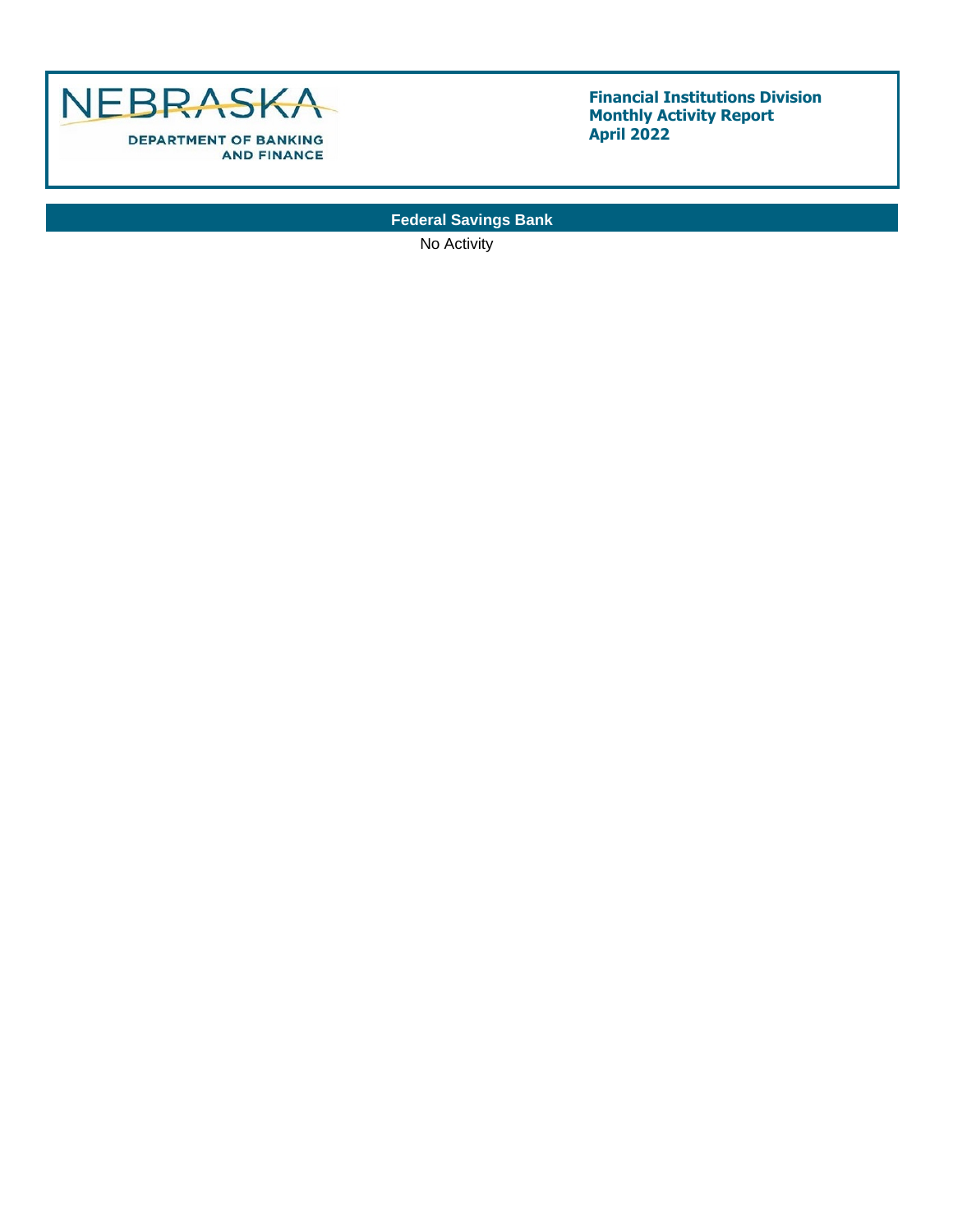

|                                        | <b>Installment Loan Company</b>         |                                                                                                                                          |  |  |  |  |
|----------------------------------------|-----------------------------------------|------------------------------------------------------------------------------------------------------------------------------------------|--|--|--|--|
| <b>Installment Loan Branch License</b> |                                         |                                                                                                                                          |  |  |  |  |
| Date                                   | Action                                  | <b>Institution Name/Address</b>                                                                                                          |  |  |  |  |
| 4/11/2022                              | Approved                                | National Credit Adjusters, L.L.C, Chandler, AZ Branch<br>555 W. Chandler Blvd., #102<br>Chandler, AZ 85225                               |  |  |  |  |
| 4/11/2022                              | Approved                                | National Credit Adjusters, L.L.C, Montego Bay, St. James, Jamaica Branch<br>1 Mangrove Way, Data Bld #4<br>Montego Bay, St. James, 00000 |  |  |  |  |
| 4/11/2022                              | Approved                                | National Credit Adjusters, L.L.C, Peoria, AZ Branch<br>14100 North 83rd Ave.<br>Peoria, AZ 85381                                         |  |  |  |  |
|                                        |                                         | Count= $3$                                                                                                                               |  |  |  |  |
|                                        | <b>Installment Loan Company License</b> |                                                                                                                                          |  |  |  |  |
| Date                                   | <b>Action</b>                           | <b>Institution Name/Address</b>                                                                                                          |  |  |  |  |
| 4/6/2022                               | Withdrawn                               | US Asset Management, Inc.<br>700 Longwater Dr.<br>Norwell, MA 02061                                                                      |  |  |  |  |
| 4/8/2022                               | Approved                                | Axiom Acquisition Ventures, LLC<br>12425 Race Track Rd<br>Tampa, FL 33626                                                                |  |  |  |  |
| 4/11/2022                              | Approved                                | National Credit Adjusters, L.L.C<br>327 W 4th Ave<br>Hutchinson, KS 67501                                                                |  |  |  |  |
|                                        |                                         | Count= $3$                                                                                                                               |  |  |  |  |
| <b>License</b>                         |                                         |                                                                                                                                          |  |  |  |  |
| Date                                   | <b>Action</b>                           | <b>Institution Name/Address</b>                                                                                                          |  |  |  |  |
| 4/26/2022                              | Issued                                  | Jefferson Capital Systems, LLC<br>16 McLeland Road<br>St. Cloud, MN 56303                                                                |  |  |  |  |
| 4/26/2022                              | <b>Issued</b>                           | JHPDE Finance I, LLC<br>5757 Phantom Drive, Suite 250<br>Hazelwood, MO 63042                                                             |  |  |  |  |
| 4/26/2022                              | Issued                                  | JHPDE SPV II, LLC<br>5757 Phantom Drive, Suite 275A<br>Hazelwood, MO 63042                                                               |  |  |  |  |
| 4/27/2022                              | Issued                                  | Above Lending, Inc.<br>7322 Southwest Freeway<br>Houston, TX 77074                                                                       |  |  |  |  |
| 4/27/2022                              | Issued                                  | Freedom Financial Asset Management, LLC<br>1875 S. Grant Street<br>San Mateo, CA 94402                                                   |  |  |  |  |
| 4/27/2022                              | Issued                                  | <b>Starmark Financial LLC</b><br>800 Fairway Drive, Suite 190<br>Deerfield Beach, FL 33441                                               |  |  |  |  |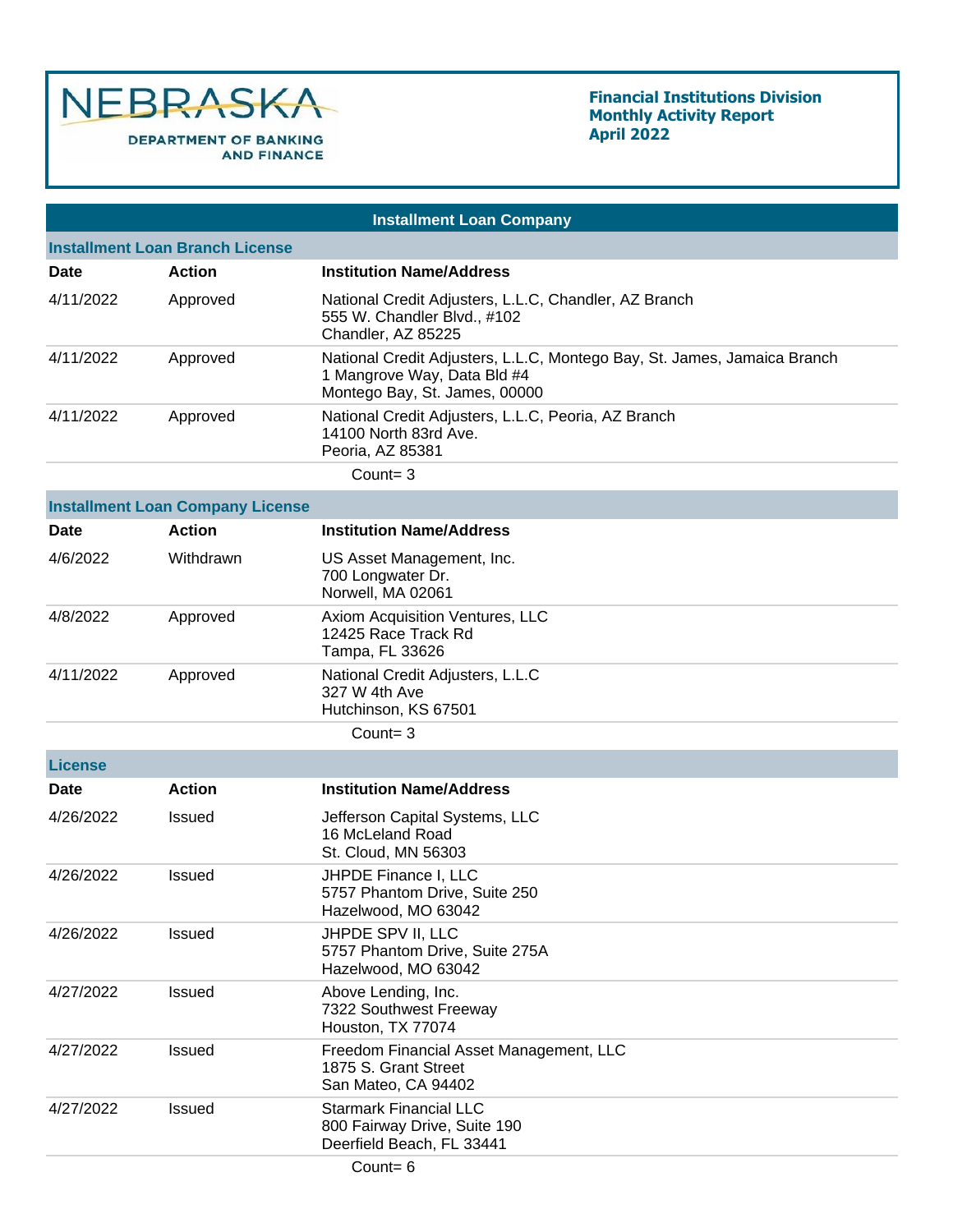

## **Financial Institutions Division Monthly Activity Report April 2022**

| <b>Order of Procedure</b> |               |                                                                                   |  |
|---------------------------|---------------|-----------------------------------------------------------------------------------|--|
| Date                      | <b>Action</b> | <b>Institution Name/Address</b>                                                   |  |
| 4/4/2022                  | <b>Issued</b> | Velocity Investments, L.L.C.<br>1800 Route 34 North<br>Wall, NJ 07719             |  |
| 4/11/2022                 | Issued        | Duvera Billing Services, LLC<br>3220 Executive Ridge, Ste. 200<br>Vista, CA 92081 |  |
| 4/20/2022                 | Issued        | Fin Care US LLC<br>1300 S. Country Club Drive, Suite 1302<br>Mesa, AZ 85210       |  |
| 4/27/2022                 | <b>Issued</b> | Jefferson Capital Systems, LLC<br>16 McLeland Road<br>St. Cloud, MN 56303         |  |
|                           |               | Count= $4$                                                                        |  |
| <b>Order to Dismiss</b>   |               |                                                                                   |  |
| <b>Date</b>               | <b>Action</b> | <b>Institution Name/Address</b>                                                   |  |
| 4/6/2022                  | Approved      | US Asset Management, Inc.<br>700 Longwater Dr.<br>Norwell, MA 02061               |  |
|                           |               | $C_{\text{O}1}$ nt - 1                                                            |  |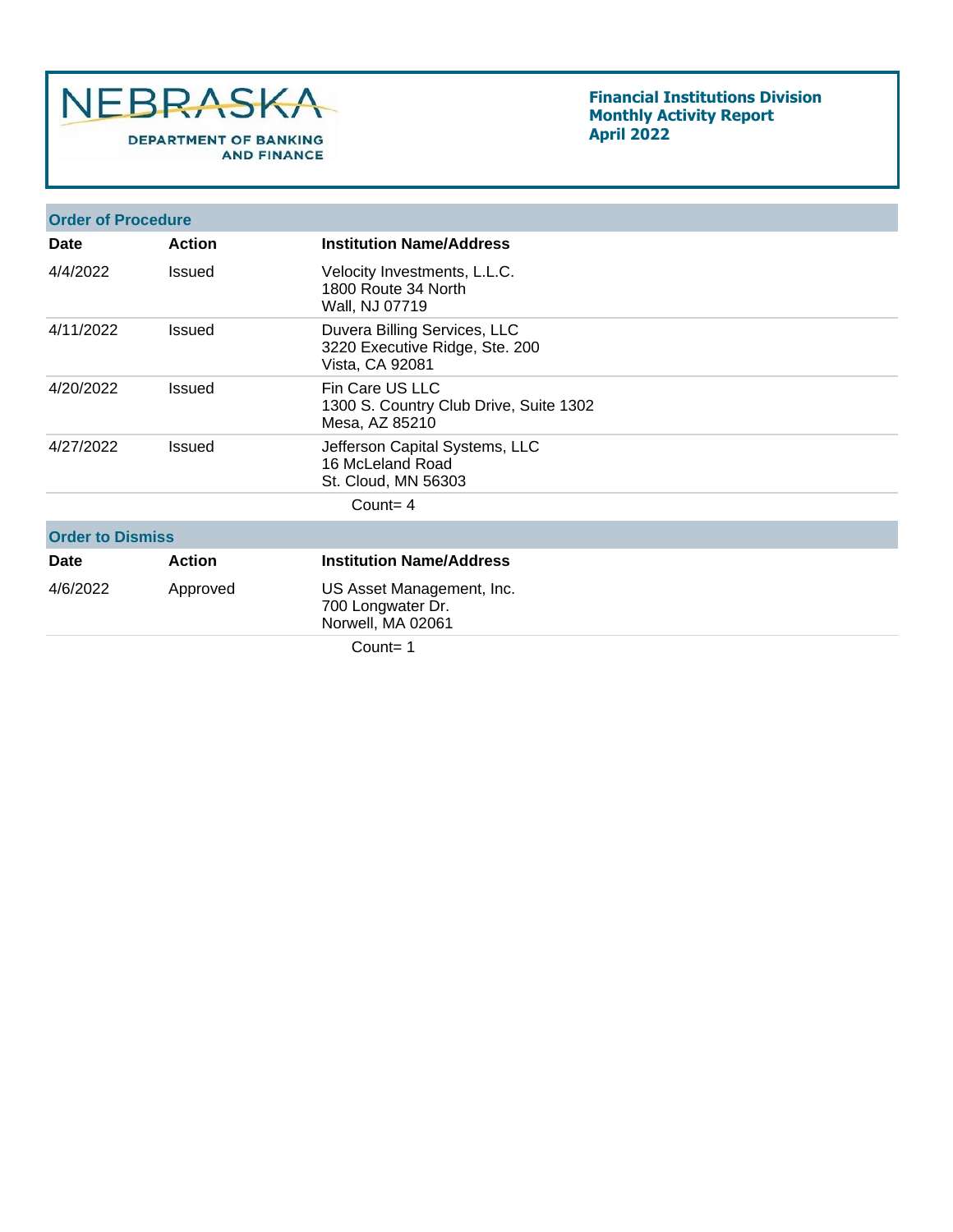

## **Financial Institutions Division Monthly Activity Report April 2022**

|             |                                          | <b>Installment Sales Company</b>                                                                        |  |  |  |
|-------------|------------------------------------------|---------------------------------------------------------------------------------------------------------|--|--|--|
|             | <b>Installment Sales Branch License</b>  |                                                                                                         |  |  |  |
| <b>Date</b> | <b>Action</b>                            | <b>Institution Name/Address</b>                                                                         |  |  |  |
| 4/15/2022   | Approved                                 | Stellantis Financial Services, Inc., ATLANTA, GA Branch<br>3065 AKERS MILL RD.<br>ATLANTA, GA 30339     |  |  |  |
|             |                                          | $Count = 1$                                                                                             |  |  |  |
|             | <b>Installment Sales Company License</b> |                                                                                                         |  |  |  |
| <b>Date</b> | <b>Action</b>                            | <b>Institution Name/Address</b>                                                                         |  |  |  |
| 4/4/2022    | Approved                                 | <b>Franklin Credit Management Corporation</b><br>101 Hudson Street, 24th Floor<br>Jersey City, NJ 07302 |  |  |  |
| 4/20/2022   | Approved                                 | Fenix Capital Group, LLC<br>603 East Street, Suite 401<br>Parkville, MO 64152                           |  |  |  |
|             |                                          | $C_{\Omega}$ unt $=$ 2                                                                                  |  |  |  |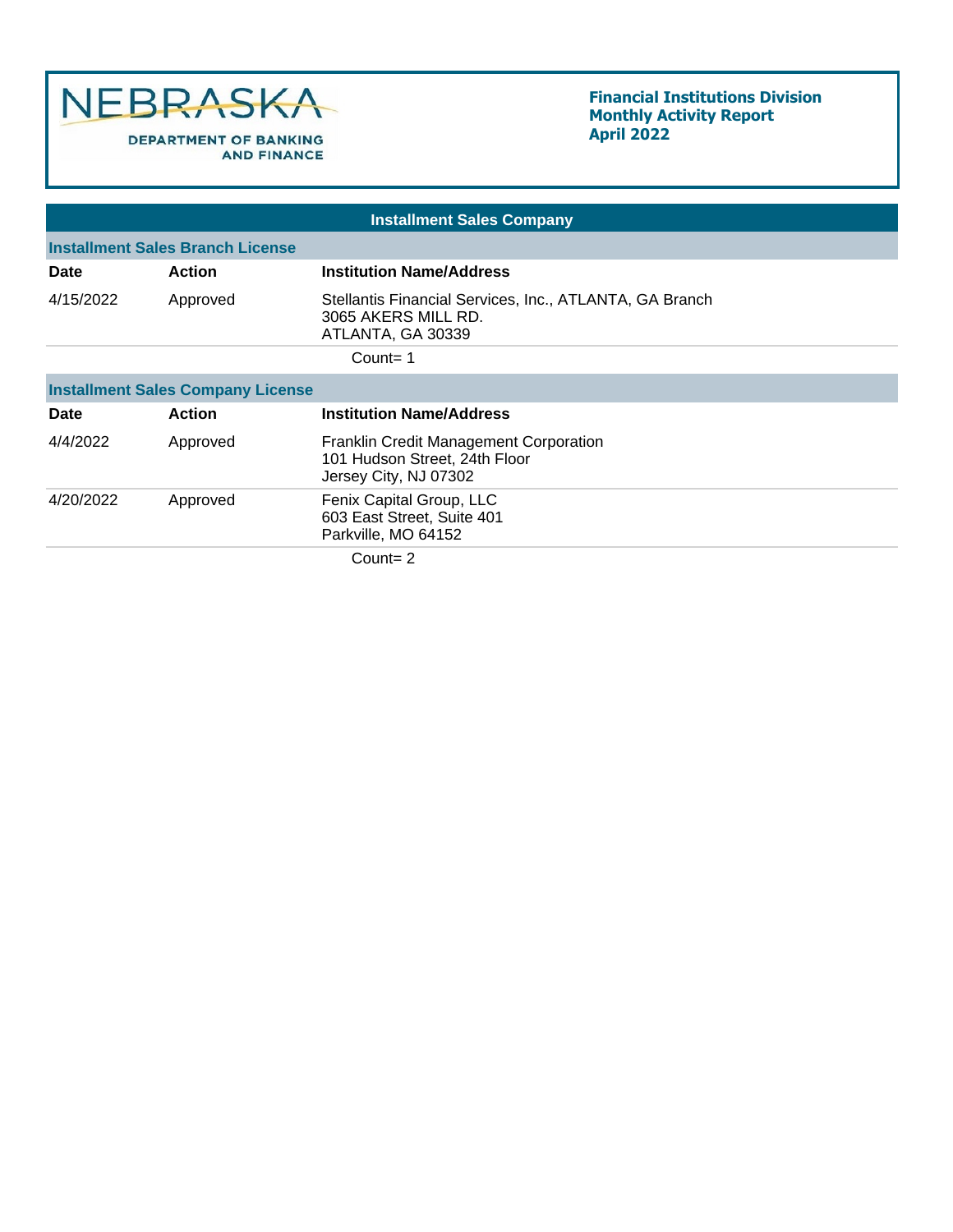

| <b>Mortgage Banker</b>                    |                                       |                                                                                                                                |  |  |
|-------------------------------------------|---------------------------------------|--------------------------------------------------------------------------------------------------------------------------------|--|--|
| <b>Mortgage Banker - Other Trade Name</b> |                                       |                                                                                                                                |  |  |
| <b>Date</b>                               | <b>Action</b>                         | <b>Institution Name/Address</b>                                                                                                |  |  |
| 4/7/2022                                  | Approved                              | American Pacific Mortgage Corporation<br>3000 Lava Ridge Court #200 #200<br>Roseville, CA 95661                                |  |  |
| 4/12/2022                                 | Approved                              | CMG Mortgage, Inc.<br>3160 Crow Canyon Road #400<br>San Ramon, CA 94583                                                        |  |  |
| 4/14/2022                                 | Approved                              | Nexera Holding LLC<br>2200 Powell Street Suite 340<br>Emeryville, CA 94608                                                     |  |  |
| 4/19/2022                                 | Approved                              | NFM, Inc.<br>1190 Winterson Road Suite 300<br>Linthicum, MD 21090                                                              |  |  |
| 4/25/2022                                 | Approved                              | Bills.com, LLC<br>60 E. Rio Salado Parkway Suite 900, Office 9102<br>Tempe, AZ 85281                                           |  |  |
| 4/28/2022                                 | Approved                              | Hometown Equity Mortgage, LLC<br>25531 Commercentre Drive Suite 250<br>Lake Forest, CA 92630                                   |  |  |
|                                           |                                       | Count= $6$                                                                                                                     |  |  |
|                                           | <b>Mortgage Banker Branch License</b> |                                                                                                                                |  |  |
| <b>Date</b>                               | <b>Action</b>                         | <b>Institution Name/Address</b>                                                                                                |  |  |
| 4/1/2022                                  | Terminated                            | Centennial Lending, LLC, Broomfield, CO Branch<br>455 Hickory Place<br>Broomfield, CO 80020                                    |  |  |
| 4/1/2022                                  | Approved                              | Fairway Independent Mortgage Corporation, Missouri City, TX Branch<br>5777 Sienna Parkway Suite 150<br>Missouri City, TX 77459 |  |  |
| 4/1/2022                                  | Withdrawn                             | Fairway Independent Mortgage Corporation, Temple, TX Branch<br>3923 S. General Bruce Drive<br>Temple, TX 76502                 |  |  |
| 4/1/2022                                  | Terminated                            | Gershman Investment Corp., Ankeny, IA Branch<br>1200 SW State Street Suite E<br>Ankeny, IA 50023                               |  |  |
| 4/1/2022                                  | Terminated                            | Indecomm Holdings, Inc., Crestwood, KY Branch<br>5900 Old Lagrange Road<br>Crestwood, KY 40014                                 |  |  |
| 4/1/2022                                  | Terminated                            | Indecomm Holdings, Inc., Greenville, SC Branch<br>9 Cross Yard Apt# 09CYD<br>Greenville, SC 29607                              |  |  |
| 4/1/2022                                  | Terminated                            | PHH Mortgage Corporation, Cordova, TN Branch<br>7004 Estacada Way South<br>Cordova, TN 38018                                   |  |  |
| 4/1/2022                                  | Terminated                            | PHH Mortgage Corporation, Dallas, TX Branch<br>4607 Timberglen Road #518<br>Dallas, TX 75287                                   |  |  |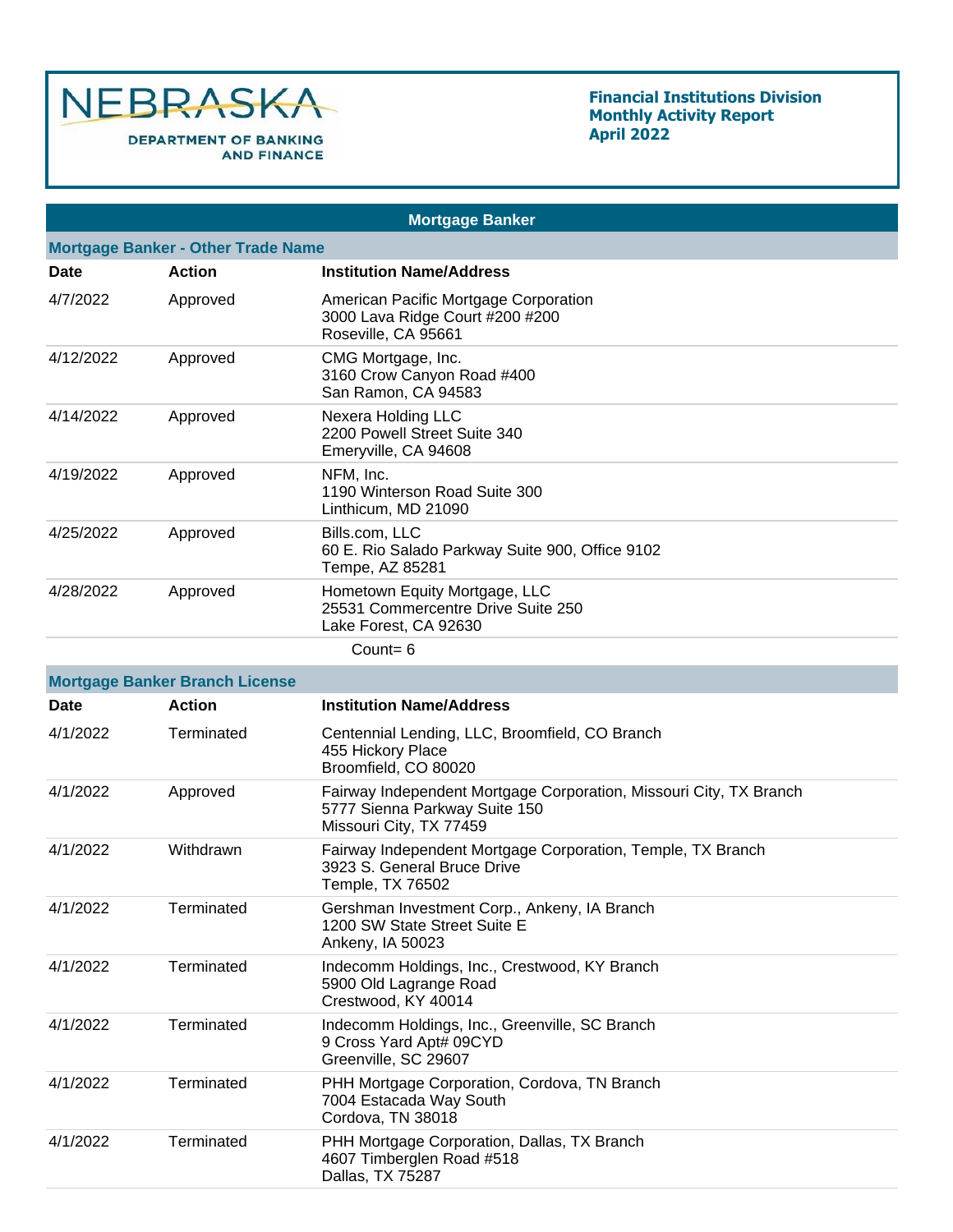

| <b>Mortgage Banker Branch License</b> |               |                                                                                                                                        |  |  |
|---------------------------------------|---------------|----------------------------------------------------------------------------------------------------------------------------------------|--|--|
| Date                                  | <b>Action</b> | <b>Institution Name/Address</b>                                                                                                        |  |  |
| 4/1/2022                              | Terminated    | PHH Mortgage Corporation, Jacksonville, FL Branch<br>7023 Cotillion Road N<br>Jacksonville, FL 32211                                   |  |  |
| 4/1/2022                              | Withdrawn     | PHH Mortgage Corporation, Mableton, GA Branch<br>6635 Mableton Parkway SE,<br>Mableton, GA 30126                                       |  |  |
| 4/1/2022                              | Terminated    | PHH Mortgage Corporation, Phoenix, AZ Branch<br>2902 West Sweetwater Avenue Apt 2017<br>Phoenix, AZ 85029                              |  |  |
| 4/1/2022                              | Terminated    | PHH Mortgage Corporation, Saint Louis, MO Branch<br>667 Rue De Fleur Dr.<br>Saint Louis, MO 63141                                      |  |  |
| 4/1/2022                              | Terminated    | PHH Mortgage Corporation, San Antonio, TX Branch<br>8939 Veranda Court<br>San Antonio, TX 78250                                        |  |  |
| 4/1/2022                              | Terminated    | PHH Mortgage Corporation, Scottsdale, AZ Branch<br>7043 N Via Del Elemental<br>Scottsdale, AZ 85258                                    |  |  |
| 4/4/2022                              | Approved      | CMG Mortgage, Inc., Reno, NV Branch<br>5474 Longley Lane, Suite 100<br>Reno, NV 89511                                                  |  |  |
| 4/6/2022                              | Terminated    | American Pacific Mortgage Corporation, Kansas City, MO Branch<br>800 East 101st Terrace, Suite 150 Office 363<br>Kansas City, MO 64131 |  |  |
| 4/6/2022                              | Withdrawn     | Delmar Financial Company, Dunlap, TN Branch<br>50 Fredonia Rd.<br>Dunlap, TN 37327                                                     |  |  |
| 4/6/2022                              | Terminated    | PHH Mortgage Corporation, Milton, DE Branch<br>409 Sussex Street<br>Milton, DE 19968                                                   |  |  |
| 4/6/2022                              | Approved      | Wells Fargo Clearing Services, LLC, GENEVA, IL Branch<br>416 S 2ND ST<br><b>GENEVA, IL 60134</b>                                       |  |  |
| 4/6/2022                              | Approved      | Wells Fargo Clearing Services, LLC, WOODSTOCK, IL Branch<br>2424 LAKE SHORE DR<br>WOODSTOCK, IL 60098                                  |  |  |
| 4/7/2022                              | Approved      | CrossCountry Mortgage, LLC, Sarasota, FL Branch<br>301 North Cattlemen Road Suite Number 101<br>Sarasota, FL 34232                     |  |  |
| 4/7/2022                              | Approved      | Guaranteed Rate, Inc., Sparks, NV Branch<br>4894 Sparks Blvd. Unit 105<br>Sparks, NV 89436                                             |  |  |
| 4/7/2022                              | Approved      | Nationstar Mortgage LLC, Coral Gables, FL Branch<br>4425 Ponce de Leon Blvd 5th Floor<br>Coral Gables, FL 33146                        |  |  |
| 4/8/2022                              | Approved      | T2 Financial LLC, Brecksville, OH Branch<br>6860 W Snowville Road Suite 115<br>Brecksville, OH 44141                                   |  |  |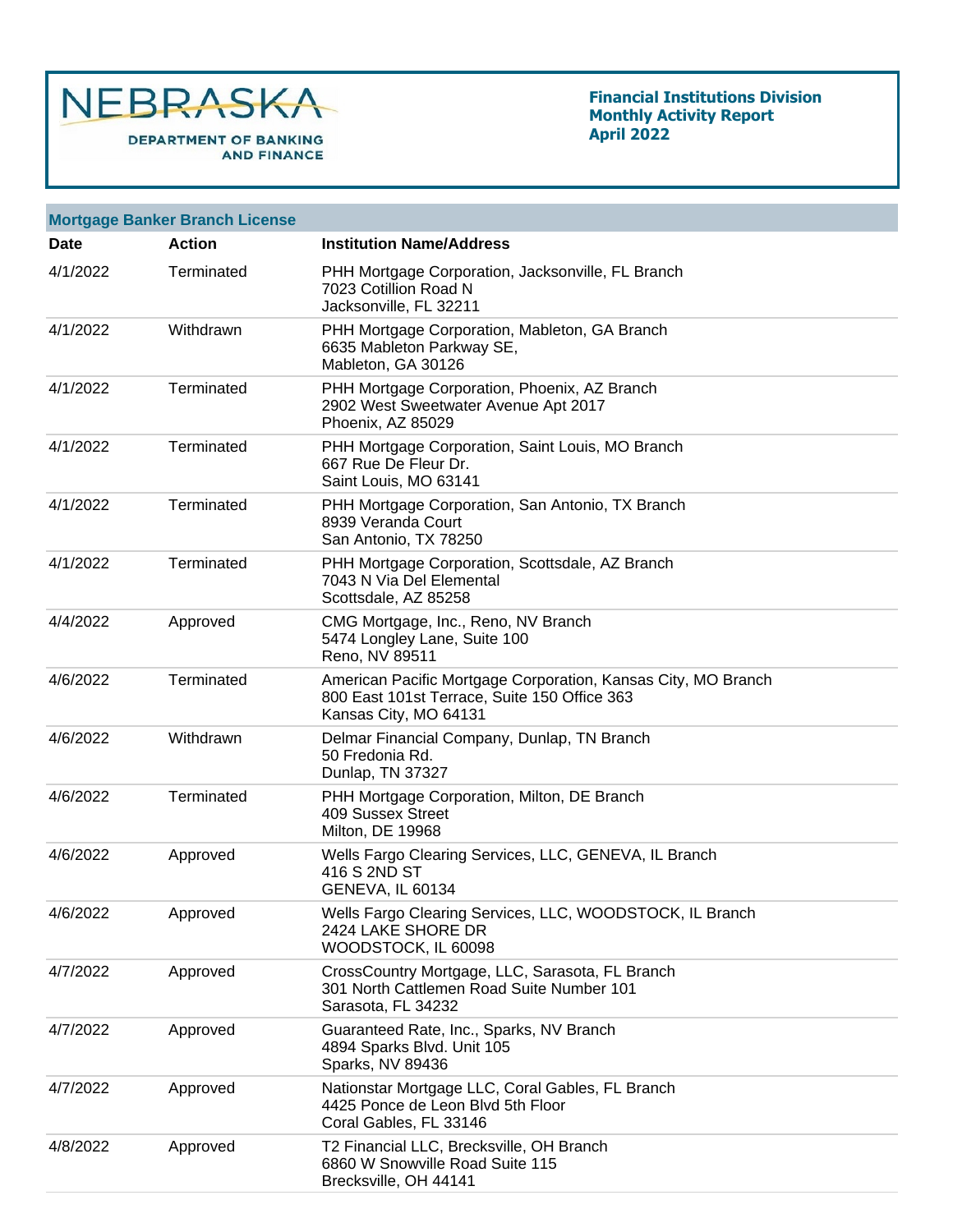

| <b>Mortgage Banker Branch License</b> |               |                                                                                                                            |  |  |
|---------------------------------------|---------------|----------------------------------------------------------------------------------------------------------------------------|--|--|
| Date                                  | <b>Action</b> | <b>Institution Name/Address</b>                                                                                            |  |  |
| 4/11/2022                             | Approved      | American Pacific Mortgage Corporation, Cedar Falls, IA Branch<br>409 Washington St, Suite B.<br>Cedar Falls, IA 50613      |  |  |
| 4/11/2022                             | Approved      | CrossCountry Mortgage, LLC, San Diego, CA Branch<br>12750 High Bluff Drive Suite 100<br>San Diego, CA 92130                |  |  |
| 4/11/2022                             | Approved      | CrossCountry Mortgage, LLC, Steamboat Springs, CO Branch<br>1169 Hilltop Parkway Suite 206B<br>Steamboat Springs, CO 80487 |  |  |
| 4/11/2022                             | Approved      | DHI MORTGAGE COMPANY, LTD., Colorado Springs, CO Branch<br>6615 Calico Crest Heights<br>Colorado Springs, CO 80923         |  |  |
| 4/11/2022                             | Approved      | DHI MORTGAGE COMPANY, LTD., Highlands Ranch, CO Branch<br>9945 Melbourne Circle<br>Highlands Ranch, CO 80130               |  |  |
| 4/11/2022                             | Approved      | Envoy Mortgage Ltd, Johnston, IA Branch<br>6165 N.W. 86th Street 1st and 2nd Floor<br>Johnston, IA 50131                   |  |  |
| 4/11/2022                             | Terminated    | Fairway Independent Mortgage Corporation, Kirkwood, MO Branch<br>12213 Big Bend Road, Suite 3<br>Kirkwood, MO 63122        |  |  |
| 4/11/2022                             | Approved      | Flat Branch Mortgage, Inc., Council Bluffs, IA Branch<br>29 S Main St<br>Council Bluffs, IA 51503                          |  |  |
| 4/11/2022                             | Terminated    | Loan Simple, Inc., Fort Collins, CO Branch<br>3726 S Timberline Rd Suite 102<br>Fort Collins, CO 80525                     |  |  |
| 4/11/2022                             | Approved      | IoanDepot.com, LLC, Jacksonville Beach, FL Branch<br>1909 Beach Blvd. Suite 202 Suite 120<br>Jacksonville Beach, FL 32250  |  |  |
| 4/11/2022                             | Approved      | Nationstar Mortgage LLC, Bedford, TX Branch<br>1900 L. Don Dodson Drive Suite 375<br>Bedford, TX 76021                     |  |  |
| 4/12/2022                             | Approved      | Bay Equity LLC, Colorado Springs, CO Branch<br>7075 Campus Dr. Suite 102 & 204<br>Colorado Springs, CO 80920               |  |  |
| 4/12/2022                             | Terminated    | PHH Mortgage Corporation, Charlotte, NC Branch<br>8452 Chaceview Court<br>Charlotte, NC 28269                              |  |  |
| 4/12/2022                             | Terminated    | PHH Mortgage Corporation, Dallas, TX Branch<br>7209 Haverford Rd<br>Dallas, TX 75214                                       |  |  |
| 4/13/2022                             | Approved      | DHI MORTGAGE COMPANY, LTD., Casselberry, FL Branch<br>1957 Grand Rue Drive<br>Casselberry, FL 32707                        |  |  |
| 4/13/2022                             | Approved      | IoanDepot.com, LLC, St. Johns, FL Branch<br>1637 Race Track Road Suite 206<br>St. Johns, FL 32559                          |  |  |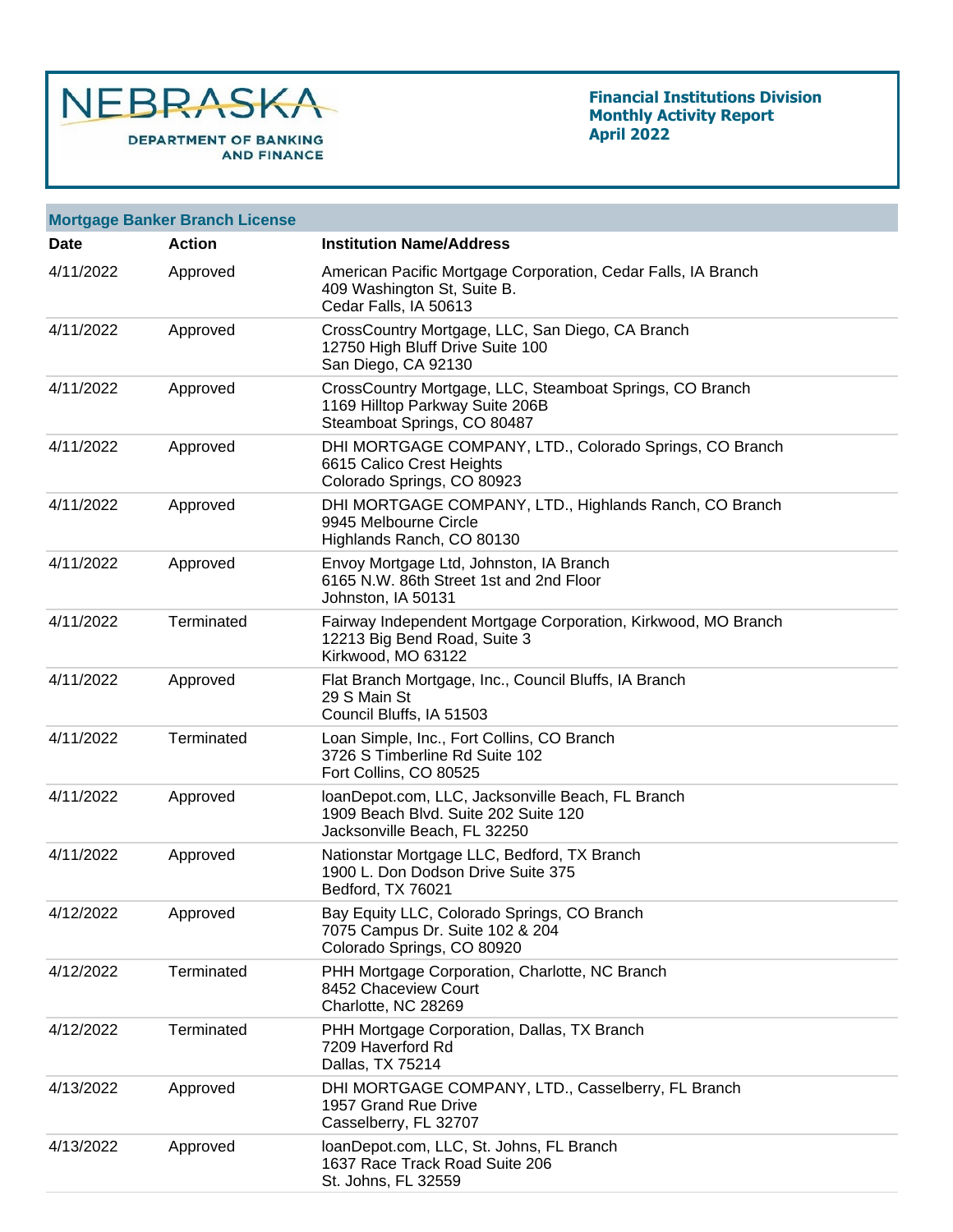

|           | <b>Mortgage Banker Branch License</b> |                                                                                                                             |
|-----------|---------------------------------------|-----------------------------------------------------------------------------------------------------------------------------|
| Date      | <b>Action</b>                         | <b>Institution Name/Address</b>                                                                                             |
| 4/14/2022 | Terminated                            | Geneva Financial, LLC, Miramar Beach, FL Branch<br>495 Grand Boulevard Suite 206 Office 263<br>Miramar Beach, FL 32550      |
| 4/15/2022 | Terminated                            | Everett Financial, Inc., Fort Worth, TX Branch<br>300 Throckmorton Street Suite 500 & 520<br>Fort Worth, TX 76102           |
| 4/15/2022 | Terminated                            | Rushmore Loan Management Services LLC, San Juan, PR Branch<br>221 Avenida Ponce de Leon Suite 1600<br>San Juan, PR 00917    |
| 4/15/2022 | Approved                              | SecurityNational Mortgage Company, Lehi, UT Branch<br>300 S. 1350 E. Third Floor<br>Lehi, UT 84043                          |
| 4/18/2022 | Approved                              | Canopy Mortgage, LLC, Nampa, ID Branch<br>16231 N Brinson St Ste 140<br>Nampa, ID 83687                                     |
| 4/18/2022 | Terminated                            | Prosperity Home Mortgage, LLC, Las Vegas, NV Branch<br>1180 North Town Center Drive Suite 100, #1077<br>Las Vegas, NV 89144 |
| 4/19/2022 | Approved                              | HCL Lending Solutions, LLC., New York, NY Branch<br>200 E 36th Street Apt 19-A<br>New York, NY 10016                        |
| 4/19/2022 | Terminated                            | Keller Mortgage, LLC, Columbia, TN Branch<br>1656 Darks Mill Road<br>Columbia, TN 38401                                     |
| 4/19/2022 | Approved                              | PHH Mortgage Corporation, Elyria, OH Branch<br>726 Furnace Street<br><b>Elyria, OH 44035</b>                                |
| 4/19/2022 | Terminated                            | Prosperity Home Mortgage, LLC, Henderson, NV Branch<br>3195 Saint Rose Parkway Suite 130<br>Henderson, NV 89052             |
| 4/19/2022 | Approved                              | Wells Fargo Clearing Services, LLC, CORTE MADERA, CA Branch<br>770 TAMALPAIS DRIVE SUITE 400<br>CORTE MADERA, CA 94925      |
| 4/19/2022 | Approved                              | Wells Fargo Clearing Services, LLC, SAN FRANCISCO, CA Branch<br>150 CALIFORNIA ST STES 1700<br>SAN FRANCISCO, CA 94111      |
| 4/19/2022 | Approved                              | Wells Fargo Clearing Services, LLC, San Francisco, CA Branch<br>555 California Street Suite 2300<br>San Francisco, CA 94104 |
| 4/20/2022 | Approved                              | American Pacific Mortgage Corporation, Cheyenne, WY Branch<br>1904 Warren Avenue<br>Cheyenne, WY 82001                      |
| 4/20/2022 | Approved                              | DHI MORTGAGE COMPANY, LTD., Fort Worth, TX Branch<br>3925 Lakewood Heights Court<br>Fort Worth, TX 73179                    |
| 4/20/2022 | Approved                              | Guaranteed Rate, Inc., Fort Collins, CO Branch<br>3726 S Timberline Rd. Suite 102<br>Fort Collins, CO 80525                 |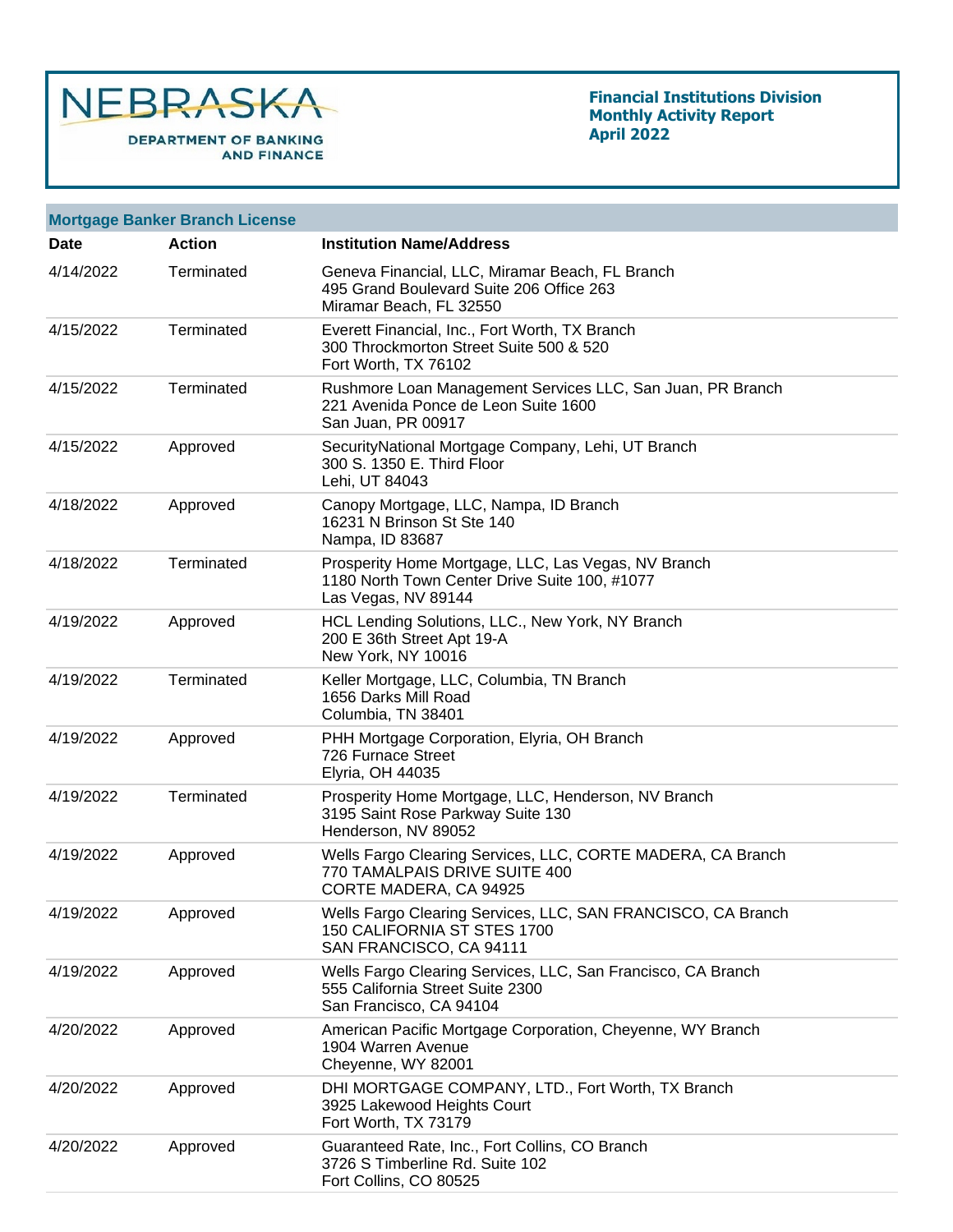

|           | <b>Mortgage Banker Branch License</b> |                                                                                                                               |
|-----------|---------------------------------------|-------------------------------------------------------------------------------------------------------------------------------|
| Date      | <b>Action</b>                         | <b>Institution Name/Address</b>                                                                                               |
| 4/20/2022 | Approved                              | Homestar Financial Corporation, Destin, FL Branch<br>725 Harbor Blvd Suite 13 Office B<br>Destin, FL 32541                    |
| 4/20/2022 | Approved                              | IoanDepot.com, LLC, Chicago, IL Branch<br>213 West Institute Place Suite 210<br>Chicago, IL 60610                             |
| 4/20/2022 | Terminated                            | Nationstar Mortgage LLC, Farmers Branch, TX Branch<br>1603 LBJ Freeway Suite 500<br>Farmers Branch, TX 75234                  |
| 4/20/2022 | Terminated                            | Union Home Mortgage Corp., Frisco, TX Branch<br>4645 Wyndham Lane Suite 130<br>Frisco, TX 75033                               |
| 4/21/2022 | Terminated                            | Caliber Home Loans, Inc., Chicago, IL Branch<br>760 N. Ogden Avenue Suites 2100 & 2200<br>Chicago, IL 60642                   |
| 4/22/2022 | Terminated                            | Finance of America Mortgage LLC, Phoenix, AZ Branch<br>11201 North Tatum Boulevard Suite 300, Office 31<br>Phoenix, AZ 85028  |
| 4/22/2022 | Withdrawn                             | PHH Mortgage Corporation, McKinney, TX Branch<br>401 S Coit Road Apt 1121<br>McKinney, TX 75072                               |
| 4/25/2022 | Terminated                            | Accelerate Mortgage, LLC, Plano, TX Branch<br>5810 Tennyson Parkway Suite 290<br>Plano, TX 75024                              |
| 4/25/2022 | Approved                              | Finance of America Mortgage LLC, Denver, CO Branch<br>3773 Cherry Creek North Suite 670<br>Denver, CO 80209                   |
| 4/25/2022 | Terminated                            | Gershman Investment Corp., Urbandale, IA Branch<br>2646 100th Street<br>Urbandale, IA 50322                                   |
| 4/26/2022 | Approved                              | American Financial Network, Inc., Lee's Summit, MO Branch<br>3350 NE Ralph Powell Road Suite 121<br>Lee's Summit, MO 64064    |
| 4/26/2022 | Approved                              | AmNet ESOP Corporation, Tampa, FL Branch<br>3104 N Armenia Ave #2<br>Tampa, FL 33607                                          |
| 4/26/2022 | Terminated                            | Cardinal Financial Company, Limited Partnership, Las Vegas, NV Branch<br>3755 Breakthrough Way Ste 360<br>Las Vegas, NV 89135 |
| 4/26/2022 | Approved                              | DHI MORTGAGE COMPANY, LTD., Chanhassen, MN Branch<br>760 W. Village Road<br>Chanhassen, MN 55317                              |
| 4/27/2022 | Approved                              | Triad Financial Services, Inc., Darlington, SC Branch<br>2759 Gray Drive<br>Darlington, SC 29532                              |
| 4/27/2022 | Approved                              | Wells Fargo Clearing Services, LLC, BELLEVUE, WA Branch<br>205 108TH AVE NE 6TH FL<br>BELLEVUE, WA 98004                      |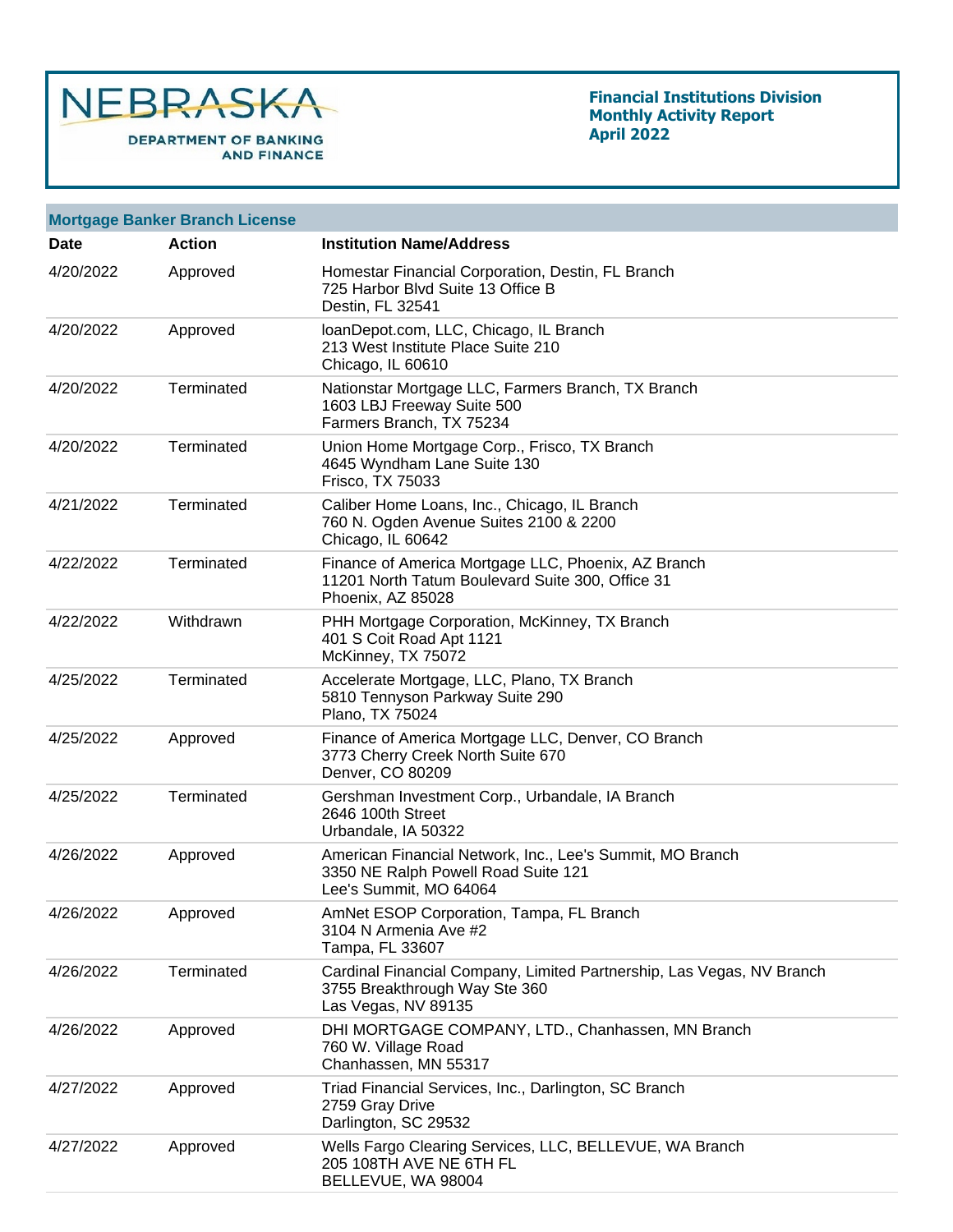

|                                | <b>Mortgage Banker Branch License</b>      |                                                                                                            |
|--------------------------------|--------------------------------------------|------------------------------------------------------------------------------------------------------------|
| Date                           | <b>Action</b>                              | <b>Institution Name/Address</b>                                                                            |
| 4/27/2022                      | Approved                                   | Wells Fargo Clearing Services, LLC, TACOMA, WA Branch<br>1201 PACIFIC AVE 11TH FL<br>TACOMA, WA 98402      |
| 4/28/2022                      | Withdrawn                                  | Cake Mortgage Corp., Nashville, TN Branch<br>298 33rd Ave N<br>Nashville, TN 37209                         |
|                                |                                            | $Count = 74$                                                                                               |
|                                | <b>Mortgage Banker Branch Registration</b> |                                                                                                            |
| Date                           | <b>Action</b>                              | <b>Institution Name/Address</b>                                                                            |
| 4/14/2022                      | Withdrawn                                  | American Pacific Mortgage Corporation, Cheyenne, WY Branch<br>1904 Warren Avenue<br>Cheyenne, WY 82001     |
| 4/14/2022                      | Withdrawn                                  | Homestar Financial Corporation, Destin, FL Branch<br>725 Harbor Blvd Suite 13 Office B<br>Destin, FL 32541 |
| 4/20/2022                      | Withdrawn                                  | Watermark Capital, Inc., Phoenix, AZ Branch<br>4747 North 22nd Street, Suite 310<br>Phoenix, AZ 85016      |
|                                |                                            | Count= $3$                                                                                                 |
| <b>Mortgage Banker License</b> |                                            |                                                                                                            |
|                                |                                            |                                                                                                            |
| Date                           | <b>Action</b>                              | <b>Institution Name/Address</b>                                                                            |
| 4/6/2022                       | Approved                                   | Quick Mortgages & Refinancing<br>3140 S Parker Rd Ste 2<br>Aurora, CO 80014                                |
| 4/14/2022                      | Approved                                   | Nexera Holding LLC<br>2200 Powell Street Suite 340<br>Emeryville, CA 94608                                 |
| 4/15/2022                      | Approved                                   | RateGravity, Inc.<br>50 Milk Street Floor 16<br>Boston, MA 02110                                           |
| 4/20/2022                      | Approved                                   | Greenway Mortgage Funding Corp.<br>107 Tindall Rd, Suite 14<br>Middletown, NJ 07748                        |
| 4/20/2022                      | Approved                                   | <b>Modern Financial LLC</b><br>7111 A St Ste 103<br>Lincoln, NE 68510                                      |
| 4/21/2022                      | Approved                                   | Madison Management Services, LLC<br>4600 Kietzke Lane Ste K-225<br>Reno, NV 89502                          |
| 4/26/2022                      | Approved                                   | Animo Mortgage Company LLC<br>10000 N. Central Expy., Suite 1300<br>Dallas, TX 75231                       |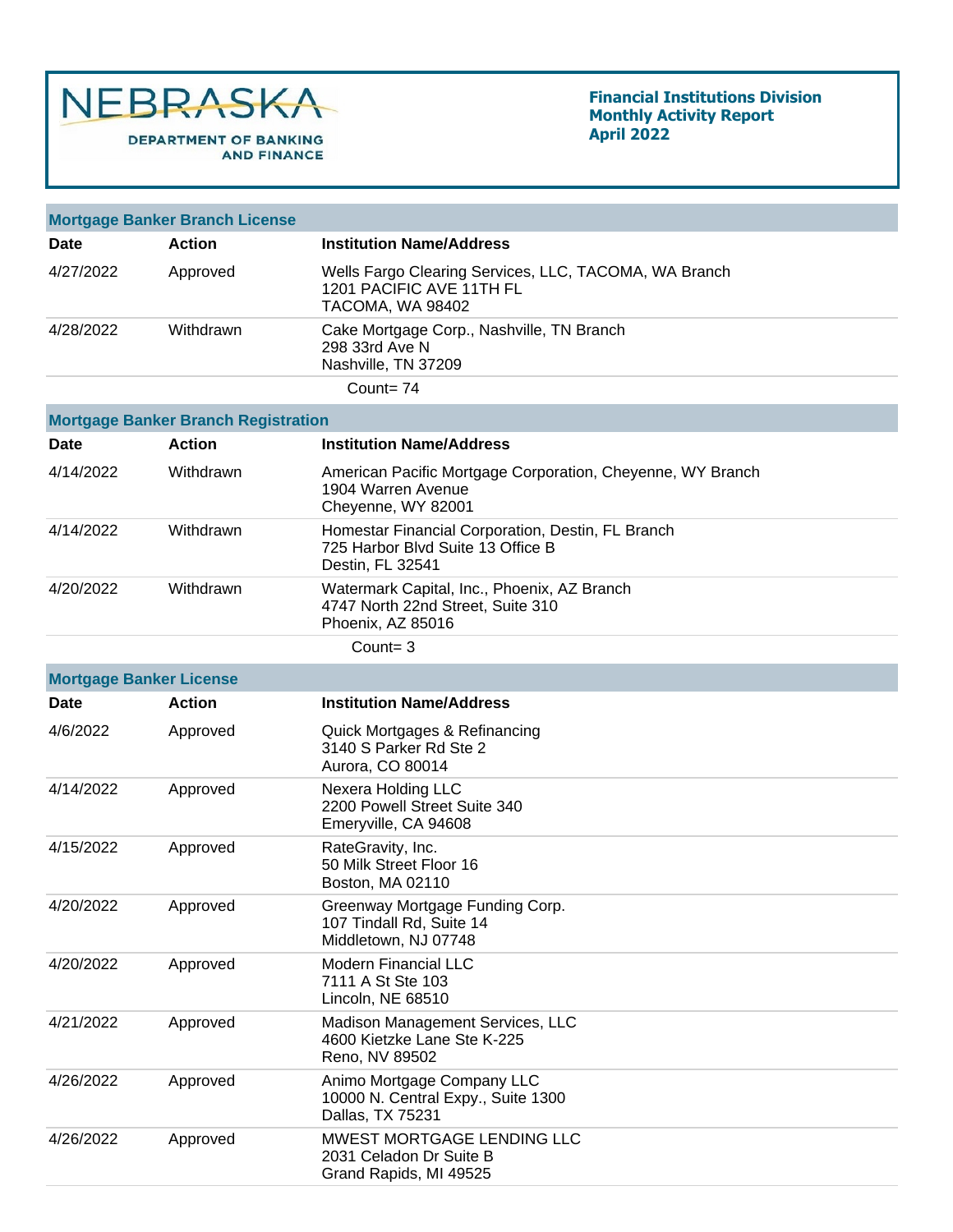

|           | <b>Mortgage Banker License</b> |                                                                                              |
|-----------|--------------------------------|----------------------------------------------------------------------------------------------|
| Date      | <b>Action</b>                  | <b>Institution Name/Address</b>                                                              |
| 4/26/2022 | Approved                       | Priority 1 Lending, LLC<br>38701 Seven Mile Road Suite 290<br>Livonia, MI 48152              |
| 4/26/2022 | Withdrawn                      | Square One Realty & Property Solutions, LLC<br>800 W Maple Ave<br>Independence, MO 64050     |
| 4/26/2022 | Terminated                     | Stearns Lending, LLC<br>401 E. Corporate Drive, Suite 150<br>Lewisville, TX 75057            |
| 4/28/2022 | Approved                       | Hometown Equity Mortgage, LLC<br>25531 Commercentre Drive Suite 250<br>Lake Forest, CA 92630 |
|           |                                | Count= $12$                                                                                  |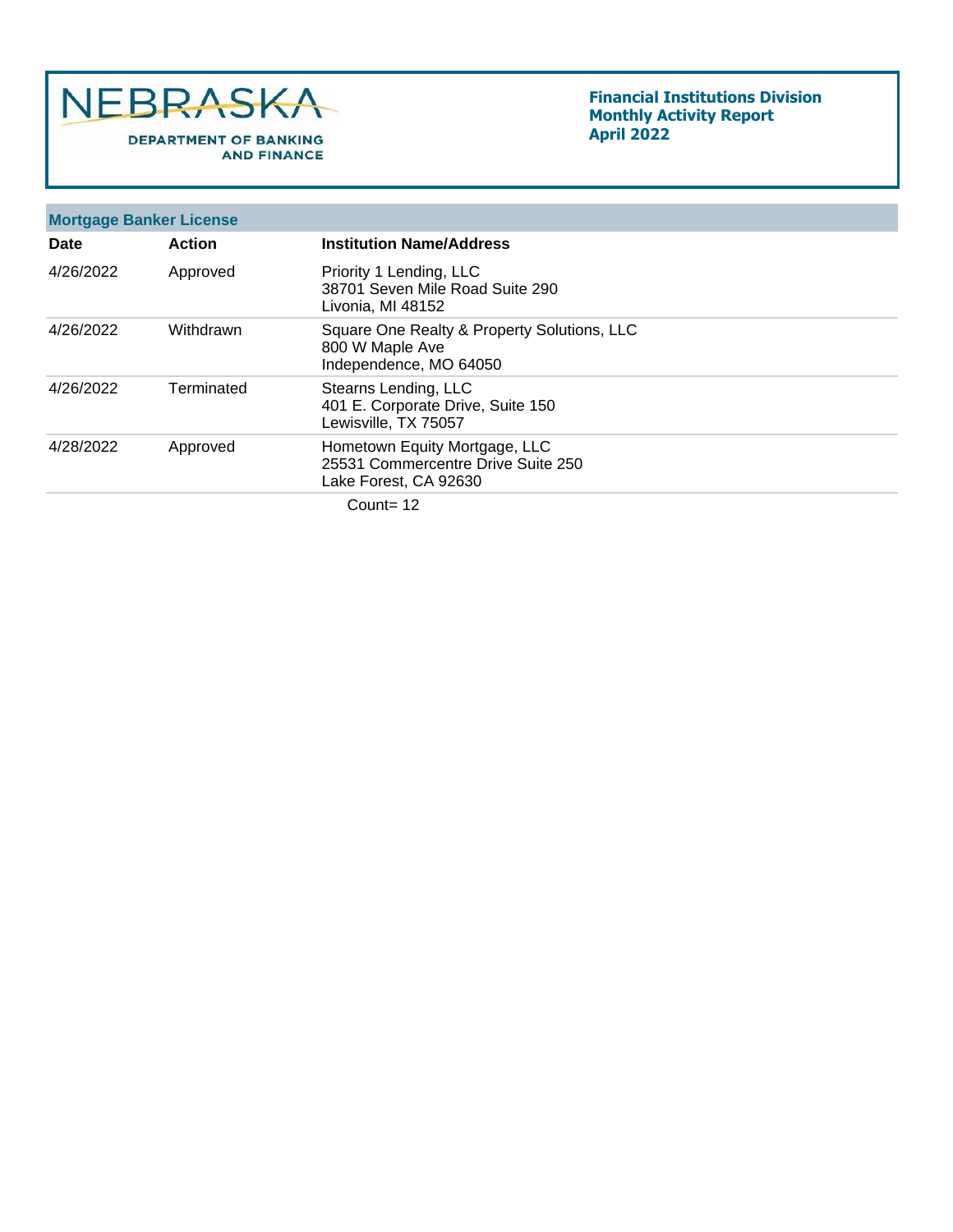

## **Financial Institutions Division Monthly Activity Report April 2022**

|             |                                  | <b>Money Transmitter</b>                                                           |              |              |  |  |
|-------------|----------------------------------|------------------------------------------------------------------------------------|--------------|--------------|--|--|
|             | <b>Consent Agreement</b>         |                                                                                    |              |              |  |  |
| <b>Date</b> | <b>Action</b>                    | <b>Institution Name/Address</b>                                                    | <b>Fines</b> | <b>Costs</b> |  |  |
| 4/14/2022   | <b>Issued</b>                    | RAM Payment, LLC<br>412 N Cedar Bluff, Suite 400<br>Knoxville, TN 37923            | \$22,500     | \$2,500      |  |  |
|             |                                  | Count=1                                                                            |              |              |  |  |
|             | <b>Money Transmitter License</b> |                                                                                    |              |              |  |  |
| Date        | <b>Action</b>                    | <b>Institution Name/Address</b>                                                    |              |              |  |  |
| 4/19/2022   | Approved                         | Airwallex US, LLC<br>1390 Market Street Suite 200<br>San Francisco, CA 94102       |              |              |  |  |
| 4/19/2022   | Approved                         | Inmar Services, LLC<br>One West Fourth Street Suite 500<br>Winston-Salem, NC 27101 |              |              |  |  |
| 4/19/2022   | Approved                         | RAM Payment, LLC<br>412 N Cedar Bluff, Suite 400<br>Knoxville, TN 37923            |              |              |  |  |
|             |                                  | $C_{\text{OUP}}t - 2$                                                              |              |              |  |  |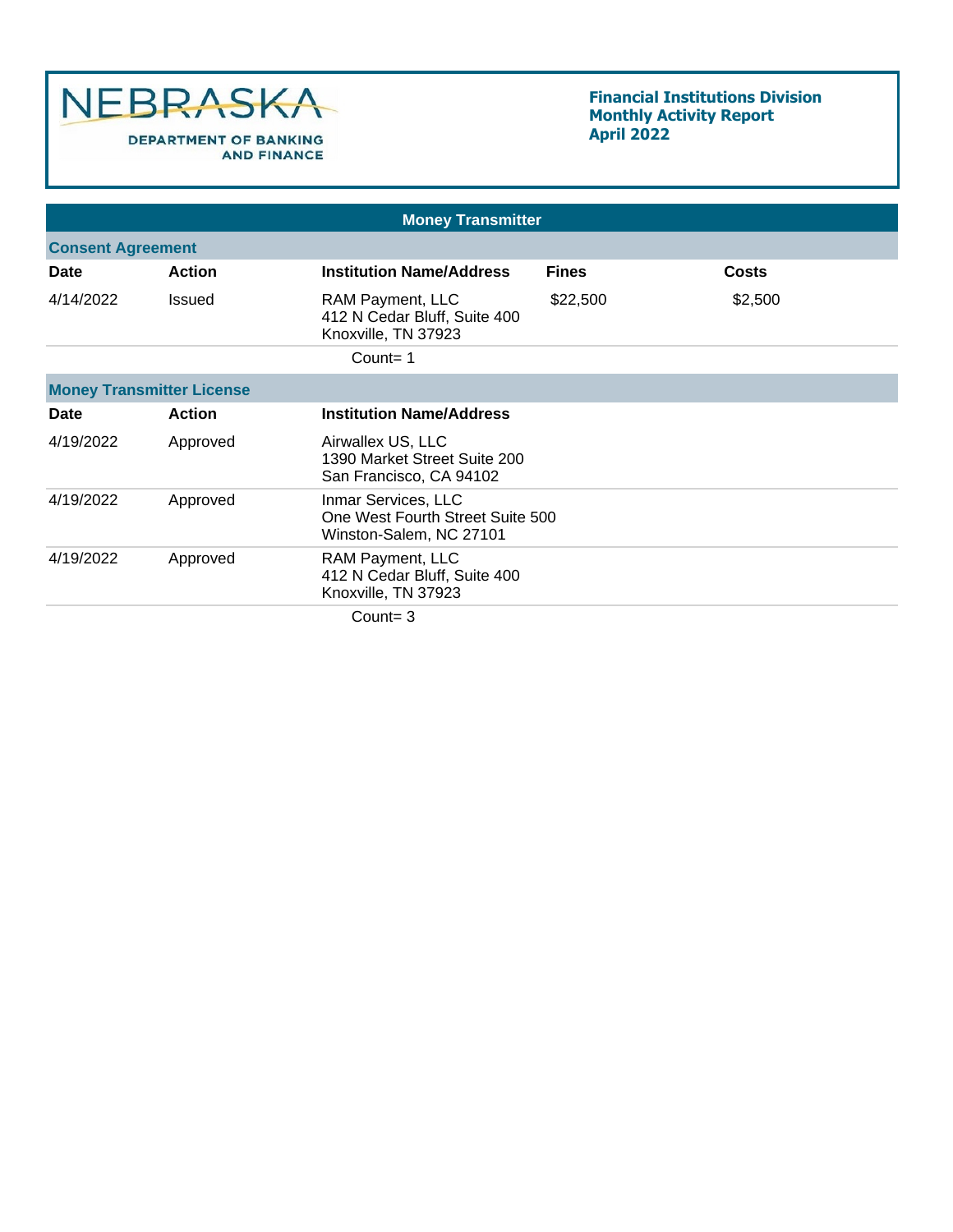

**National Bank**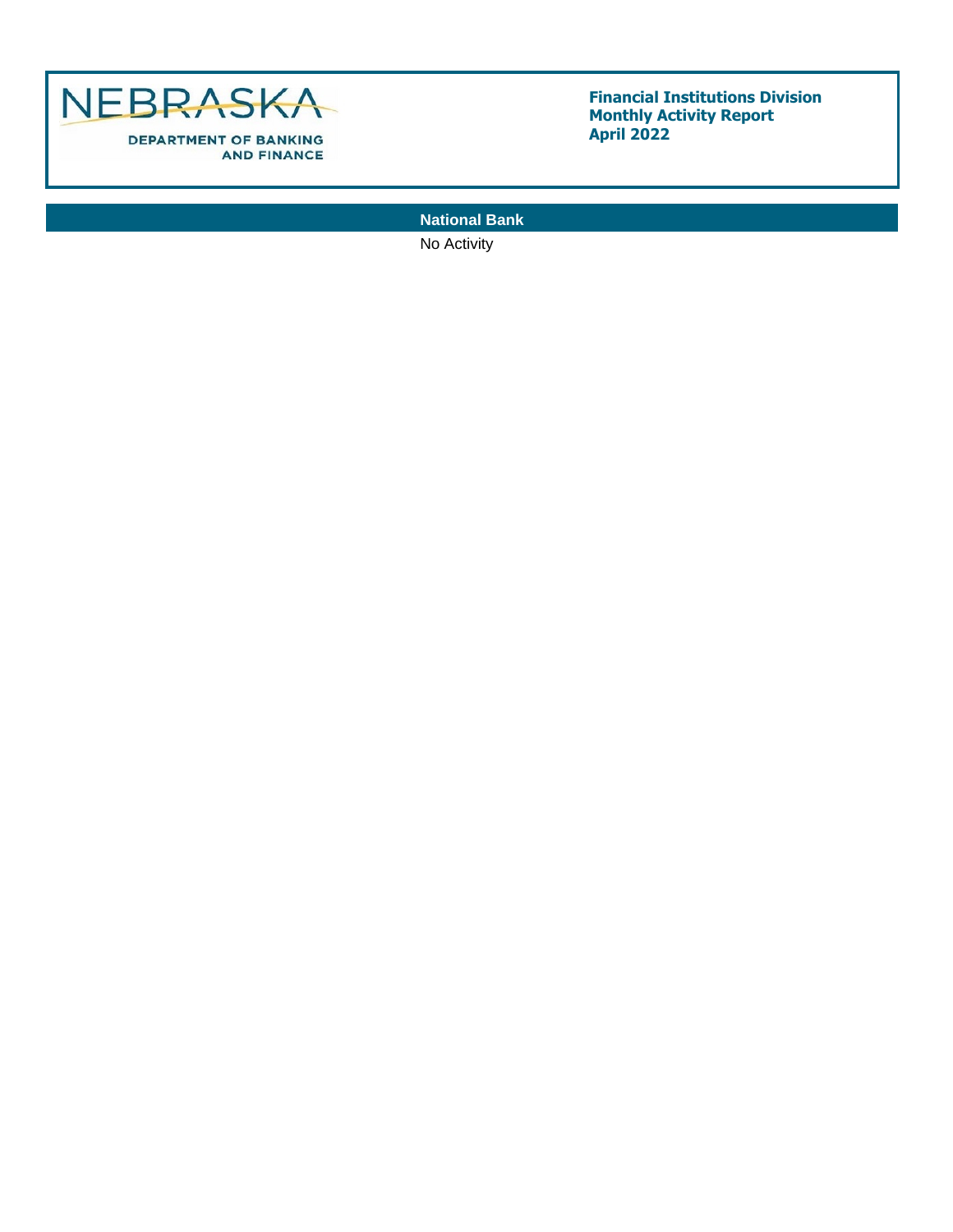

# **Out of State Trust Company**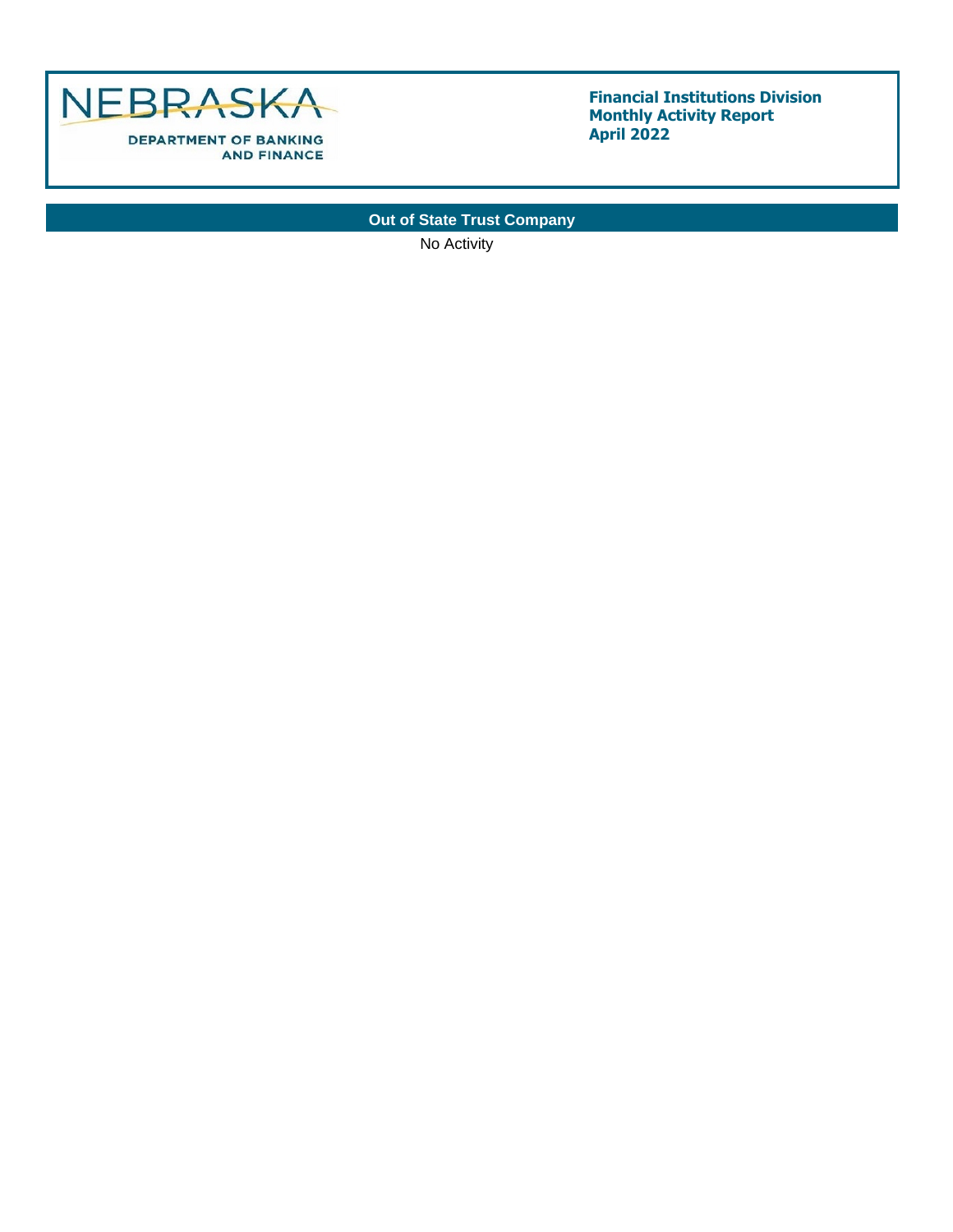

## **Financial Institutions Division Monthly Activity Report April 2022**

| <b>State Chartered Bank</b>   |                                         |                                                                                               |                                                                                                                                                                                                                    |                                                                   |  |  |  |  |
|-------------------------------|-----------------------------------------|-----------------------------------------------------------------------------------------------|--------------------------------------------------------------------------------------------------------------------------------------------------------------------------------------------------------------------|-------------------------------------------------------------------|--|--|--|--|
| <b>Branch Move</b>            |                                         |                                                                                               |                                                                                                                                                                                                                    |                                                                   |  |  |  |  |
| Date                          | <b>Action</b>                           | <b>Institution Name/Address</b>                                                               | <b>Current Branch</b><br>Name/Address                                                                                                                                                                              | <b>Relocated Branch</b><br>Name/Address                           |  |  |  |  |
| 4/22/2022                     | Approved                                | <b>First Community Bank</b><br>201 Main Street<br>Beemer, NE 68716                            | <b>First Community Bank</b><br>502 North Main Street<br>Fremont, NE 68025                                                                                                                                          | <b>First Community Bank</b><br>2850 Elk Lane<br>Fremont, NE 68025 |  |  |  |  |
|                               |                                         | Count= $1$                                                                                    |                                                                                                                                                                                                                    |                                                                   |  |  |  |  |
| <b>Loan Production Office</b> |                                         |                                                                                               |                                                                                                                                                                                                                    |                                                                   |  |  |  |  |
| Date                          | <b>Action</b>                           | <b>Institution Name/Address</b>                                                               | <b>Branch Name/Address</b>                                                                                                                                                                                         |                                                                   |  |  |  |  |
| 4/26/2022                     | Effective                               | Arbor Bank<br>911 Central Avenue                                                              | Arbor Bank Mortgage, Minnesota Loan Production<br>Office<br>Nebraska City, NE 68410-0429 Life Time Work West End - St. Louis Park<br>1600 West End Tower<br>Utica Ave South, Suite 900<br>St. Louis Park, MN 55416 |                                                                   |  |  |  |  |
|                               |                                         | $Count = 1$                                                                                   |                                                                                                                                                                                                                    |                                                                   |  |  |  |  |
| <b>Merger Same Industry</b>   |                                         |                                                                                               |                                                                                                                                                                                                                    |                                                                   |  |  |  |  |
| <b>Date</b>                   | <b>Action</b>                           | <b>Acquiring Institution</b><br><b>Name/Address</b>                                           | <b>Acquired Institution Name/Address</b>                                                                                                                                                                           |                                                                   |  |  |  |  |
| 4/13/2022                     | <b>Notice Filed</b>                     | <b>MNB Bank</b><br>220 Norris Avenue<br>McCook, NE 69001                                      | Bank of Doniphan<br>118-120 W. Plum Street<br>Doniphan, NE 68832                                                                                                                                                   |                                                                   |  |  |  |  |
|                               |                                         | Count=1                                                                                       |                                                                                                                                                                                                                    |                                                                   |  |  |  |  |
|                               | <b>State Charter Bank Mobile Branch</b> |                                                                                               |                                                                                                                                                                                                                    |                                                                   |  |  |  |  |
| Date                          | <b>Action</b>                           | <b>Institution Name/Address</b>                                                               | <b>Branch Name/Address</b>                                                                                                                                                                                         |                                                                   |  |  |  |  |
| 4/6/2022                      | <b>Notice Filed</b>                     | <b>Citizens State Bank</b><br>921 Ave E<br><b>Wisner, NE 68791</b><br>$C_{\text{O}1}$ nt $-1$ | Citizens State Bank - Newman Grove Mobile<br><b>Branch</b><br>416 Hale Avenue<br>Newman Grove, NE 68758                                                                                                            |                                                                   |  |  |  |  |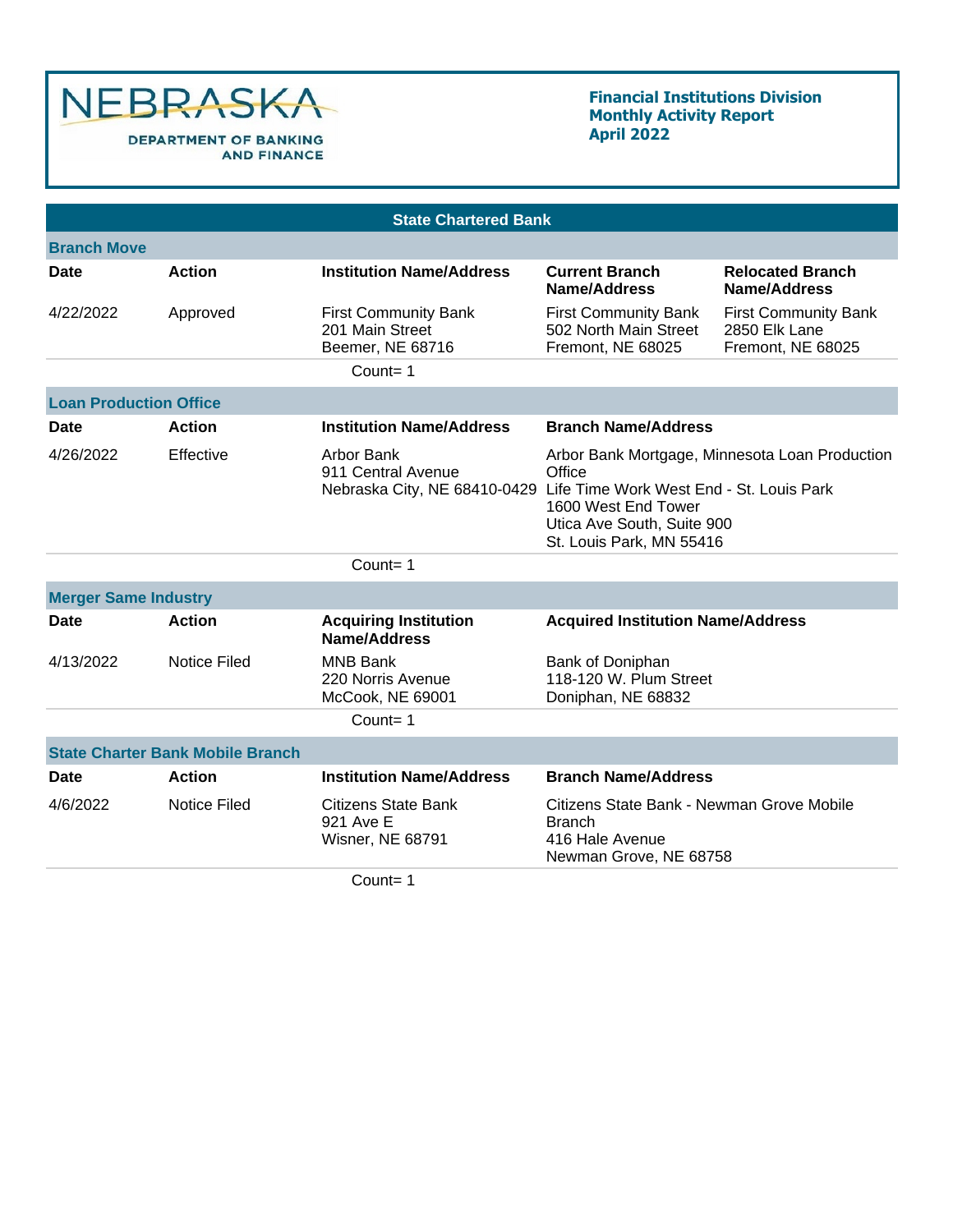

**State Chartered Savings & Loan**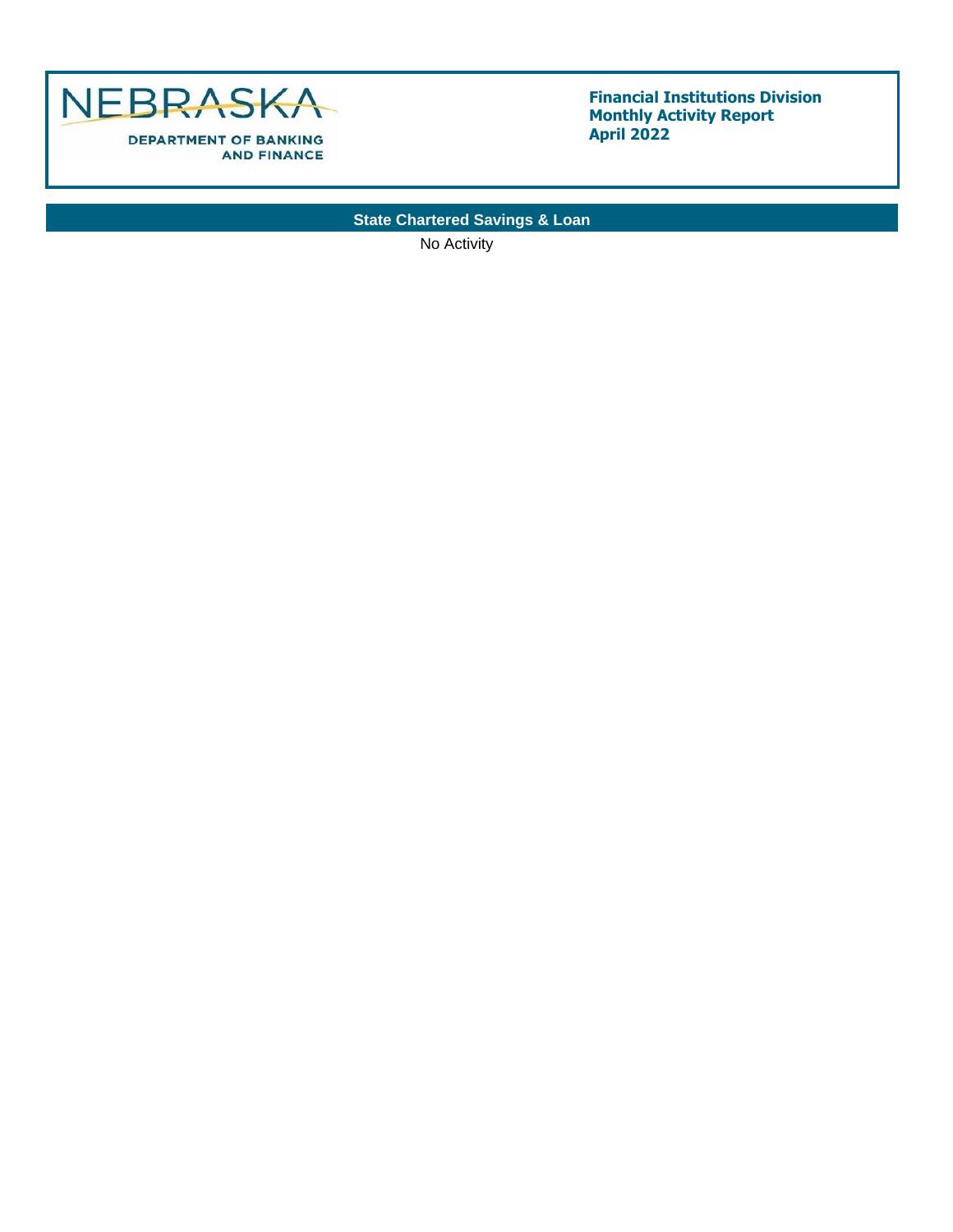

**State Chartered Trust Company**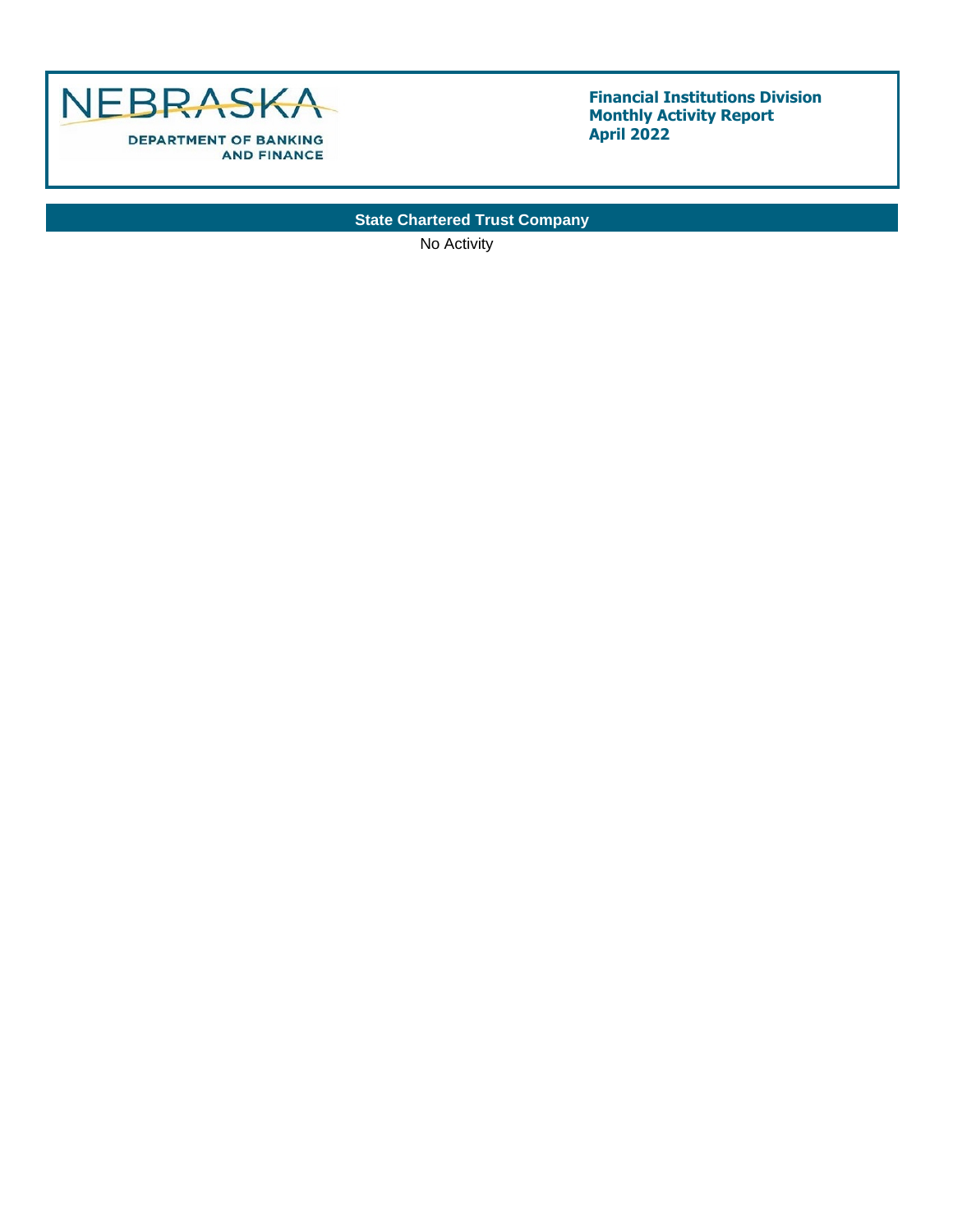

**Trust Department**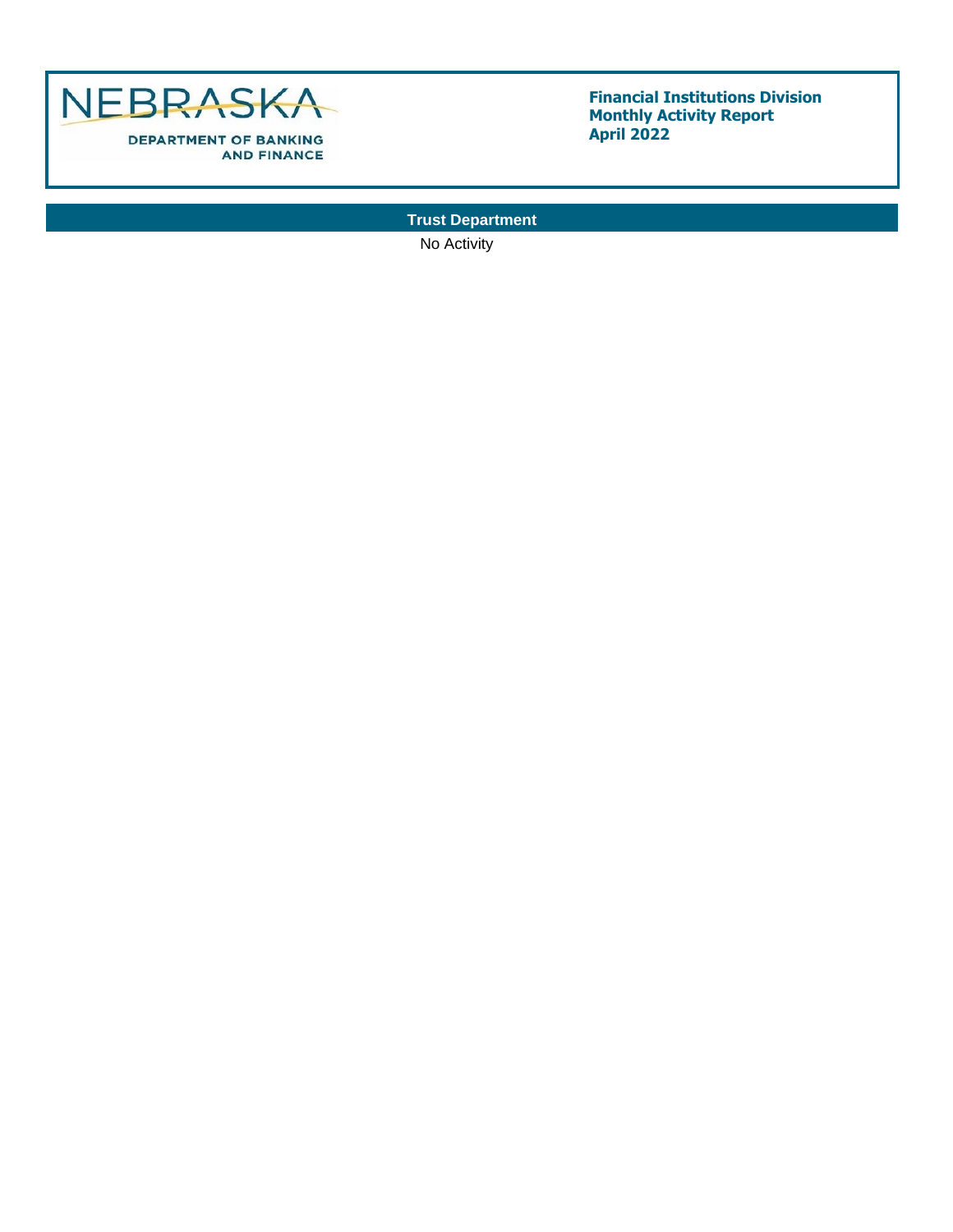

| <b>Mortgage Loan Originators</b> |               |                                                                                    |  |  |  |  |
|----------------------------------|---------------|------------------------------------------------------------------------------------|--|--|--|--|
| <b>License Denial</b>            |               |                                                                                    |  |  |  |  |
| <b>Date</b>                      | <b>Action</b> | <b>Institution Name/Address</b>                                                    |  |  |  |  |
| 4/14/2022                        | Issued        | Alyssa Michelle White<br>11123 Oak Lane<br>Van Buren Township, MI 48111            |  |  |  |  |
| 4/14/2022                        | Issued        | Amer Abdul-Halim Saade<br>711 Ridgemont Ave<br>Dearborn, MI 48124                  |  |  |  |  |
| 4/14/2022                        | Issued        | Cassandra Melida Wren<br>5741 W Roma Ave<br>Phoenix, AZ 85031                      |  |  |  |  |
| 4/14/2022                        | Issued        | Cory Alan Carmichael<br>216 SW Craigmont Dr<br>Lee's Summit, MO 64081              |  |  |  |  |
| 4/14/2022                        | Issued        | Dylan Sanford Havelka<br>2056 E. 4th Street<br>Cleveland, OH 44115                 |  |  |  |  |
| 4/14/2022                        | Issued        | <b>Galen Sean Davis</b><br>4615 E Sands Dr<br>Phoenix, AZ 85050                    |  |  |  |  |
| 4/14/2022                        | Issued        | Haleigh Renee Briggs-Mcneil<br>1901 Knightsbridge Road<br>Farmers Branch, TX 75234 |  |  |  |  |
| 4/14/2022                        | Issued        | Jacob Bryce Nuttall<br>7078 South Patsburg Way<br>Aurora, CO 80016                 |  |  |  |  |
| 4/14/2022                        | Issued        | Jeremy Paul Arndt<br>1937 w golden pond way<br>Orem, UT 84058                      |  |  |  |  |
| 4/14/2022                        | Issued        | Jesiqua Ann Hutchison<br>500 River Place Drive<br>Detroit, MI 48207                |  |  |  |  |
| 4/14/2022                        | Issued        | Mary M. McGrath<br>468 Roslyn Avenue<br>Glenside, PA 19038                         |  |  |  |  |
| 4/14/2022                        | Issued        | Rouaa Mustafa Abasher<br>432 E 13th St<br>New York, NY 10009                       |  |  |  |  |
| 4/14/2022                        | Issued        | Walid Tolba Morsi<br>572 Los Caminos St<br>Saint Augustine, FL 32095               |  |  |  |  |
| 4/14/2022                        | Issued        | Walter John Tymkowicz<br>20119 Ferndoc Street<br><b>Walnut, CA 91789</b>           |  |  |  |  |
| 4/19/2022                        | Issued        | Brendan Ryan Curtin<br>1 Casey Lane<br>Mount Sinai, NY 11766                       |  |  |  |  |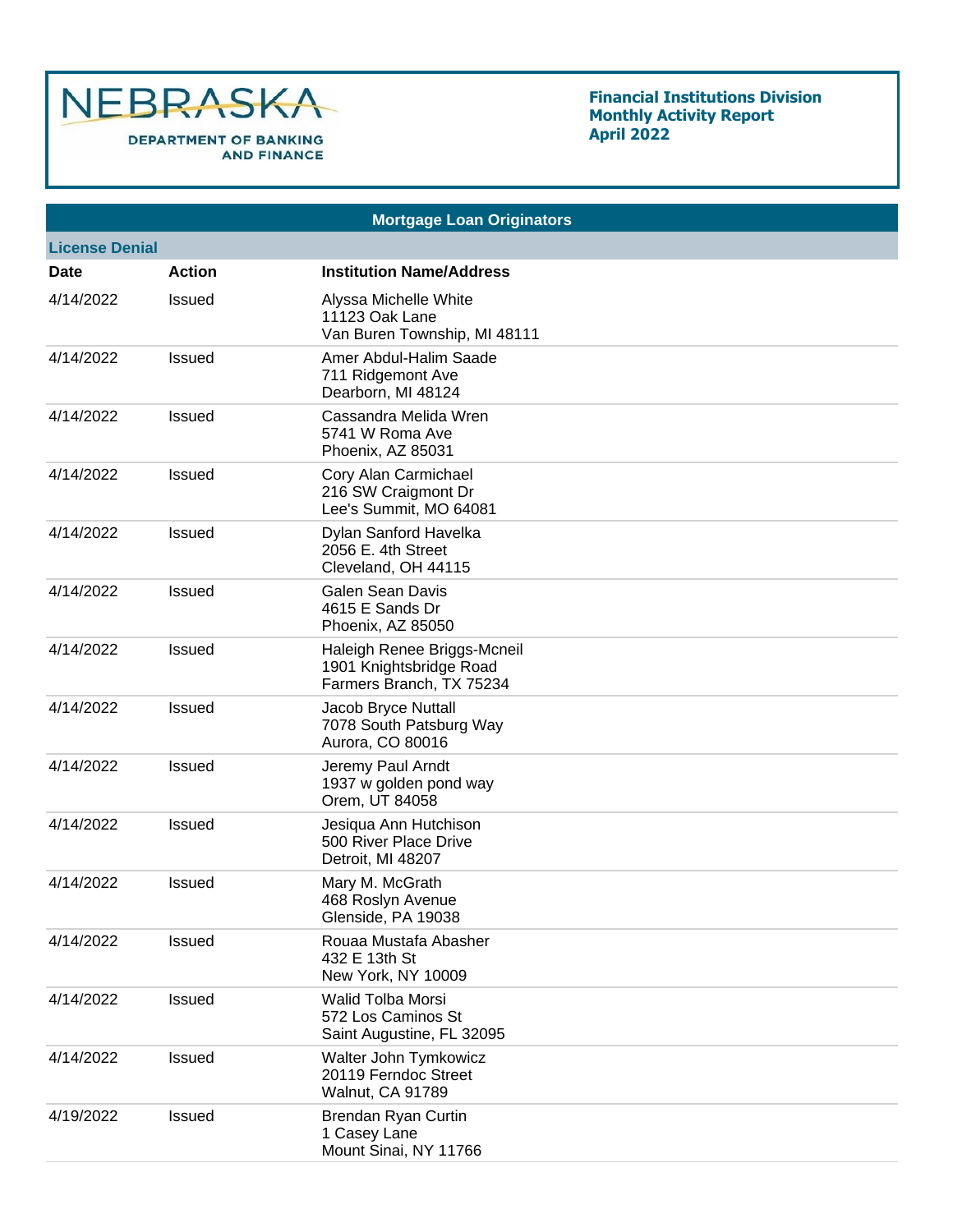

## **Financial Institutions Division Monthly Activity Report April 2022**

| <b>License Denial</b> |               |                                                                                     |
|-----------------------|---------------|-------------------------------------------------------------------------------------|
| Date                  | <b>Action</b> | <b>Institution Name/Address</b>                                                     |
| 4/19/2022             | Issued        | <b>Brent Charles Bolliger</b><br>3301 S Bear Street<br>Santa Ana, CA 92704          |
| 4/19/2022             | Issued        | Erin Elizabeth Shellenberger<br>95210 Leafcrest Court<br>Fernandina Beach, FL 32034 |
| 4/19/2022             | <b>Issued</b> | Jatana Marie Perry<br>104 Sycamore St<br>Dunn, NC 28334                             |
| 4/19/2022             | Issued        | Jerry Wayne Castleberry<br>P. O. Box 578<br>Benton, AR 72019                        |
| 4/19/2022             | <b>Issued</b> | Medinah Branch-Johnson<br>23097 Grey Gables<br>Clinton Township, MI 48036           |
| 4/19/2022             | <b>Issued</b> | Mohamed Mehdi Kondil-Alsayed<br>26005 Shirley Ln.<br>Dearborn Heights, MI 48127     |
| 4/19/2022             | Issued        | Mozeca Sattar Almayali<br>6746 Shadowlawn<br>Dearborn Heights, MI 48127             |
| 4/20/2022             | <b>Issued</b> | Corrine Elizabeth-Bernice Kohls<br>42395 W Mira Ct<br>Maricopa, AZ 85138            |
| 4/20/2022             | <b>Issued</b> | Dennis Anthony Kiourkas<br>4021 E. Renee Dr.<br>Phoenix, AZ 85050                   |
| 4/20/2022             | <b>Issued</b> | Jasmine Asbell Johnson<br>1075 S Bay Dr<br>Tawas City, MI 48763                     |
| 4/20/2022             | <b>Issued</b> | <b>Timothy Terrell Barnes</b><br>7410 Sw 15 St<br>Plantation, FL 33317              |
| 4/25/2022             | <b>Issued</b> | Gautham Nalka Rai<br>North Bridgeway, Filinvest City<br>1781 Metro Manila, 0000     |
|                       |               |                                                                                     |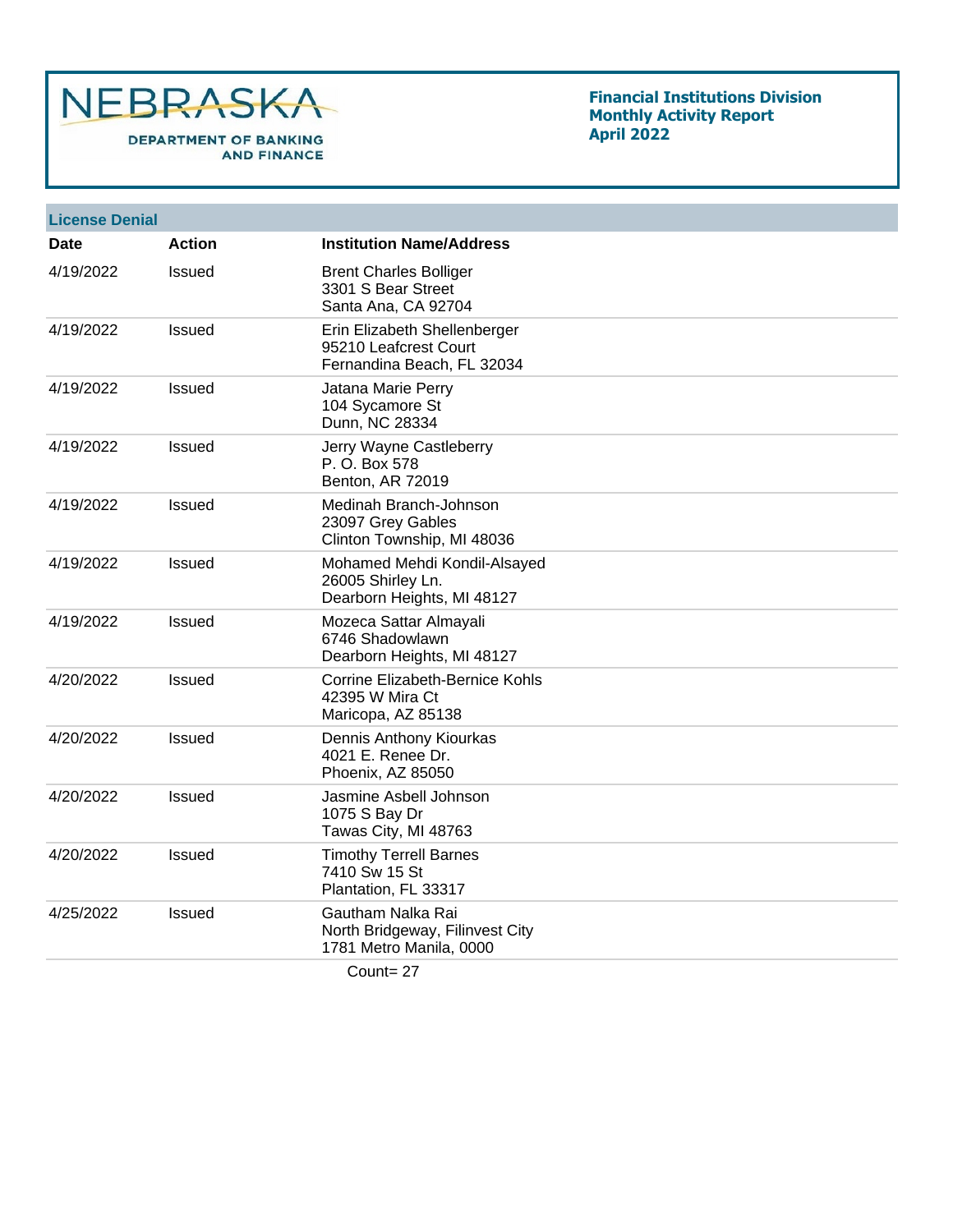

| Mortgage Loan Originators licenses approved<br>as of April 30, 2022 | 6071 |
|---------------------------------------------------------------------|------|
| Current month licensing activity:                                   |      |
| New Approved                                                        | 104  |
| <b>New Conditional Approvals</b>                                    |      |
| Pending                                                             | 211  |
| Terminated                                                          | 29   |
| Withdrawn                                                           | 2    |
| Denied                                                              | 27   |
| Abandonment                                                         | 21   |
| <b>Renewal of Conditional</b>                                       |      |